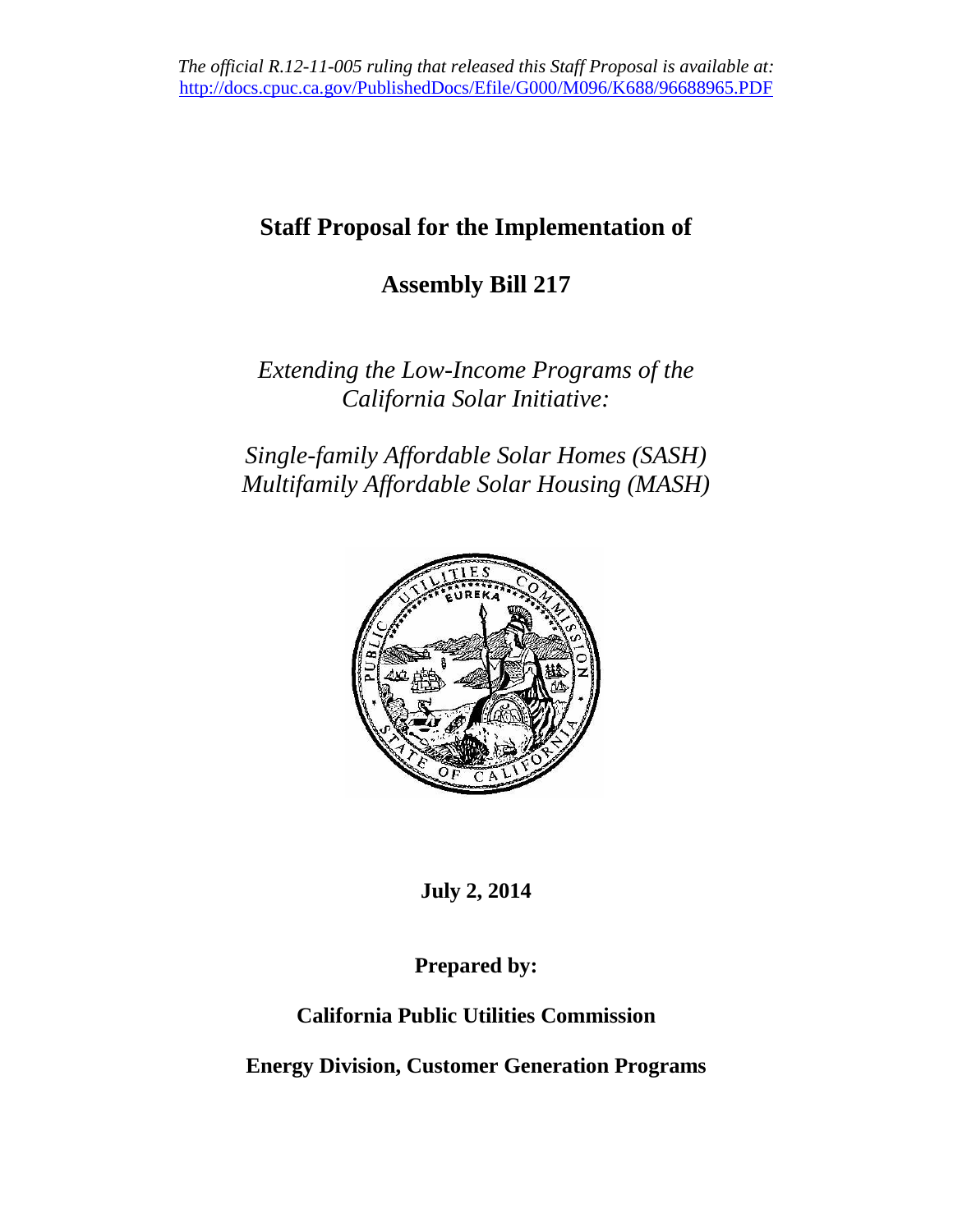## **Table of Contents**

|                                                                                   | $\overline{5}$ |
|-----------------------------------------------------------------------------------|----------------|
|                                                                                   | <b>10</b>      |
|                                                                                   | <b>10</b>      |
| Implementation Issues Covering Both Programs __________________________________11 |                |
|                                                                                   | 13             |
|                                                                                   | 21             |
|                                                                                   | 29             |
|                                                                                   | 30             |

## **Key Terms and Acronyms**

| AB:              | <b>Assembly Bill</b>                                                      |
|------------------|---------------------------------------------------------------------------|
| ALJ:             | Administrative Law Judge                                                  |
| <b>CCSE:</b>     | California Center for Sustainable Energy                                  |
|                  | <b>CPUC</b> or <b>Commission</b> : California Public Utilities Commission |
| <b>CSI:</b>      | California Solar Initiative                                               |
| $\mathbf{D}$ .:  | Decision (of the Commission)                                              |
| ED:              | <b>Energy Division</b>                                                    |
| IOU:             | Investor-Owned Utility (here PG&E, SCE, SDG&E)                            |
| <b>M&amp;E:</b>  | Measurement & Evaluation                                                  |
| <b>MASH:</b>     | Multifamily Affordable Solar Housing                                      |
| PAs:             | <b>Program Administrators</b>                                             |
| <b>PG&amp;E:</b> | Pacific Gas and Electric                                                  |
| PV:              | Photovoltaic solar cells                                                  |
| <b>SASH:</b>     | Single-Family Affordable Solar Homes                                      |
| SCE:             | Southern California Edison                                                |
| SDG&E:           | San Diego Gas & Electric                                                  |
| SB:              | Senate Bill                                                               |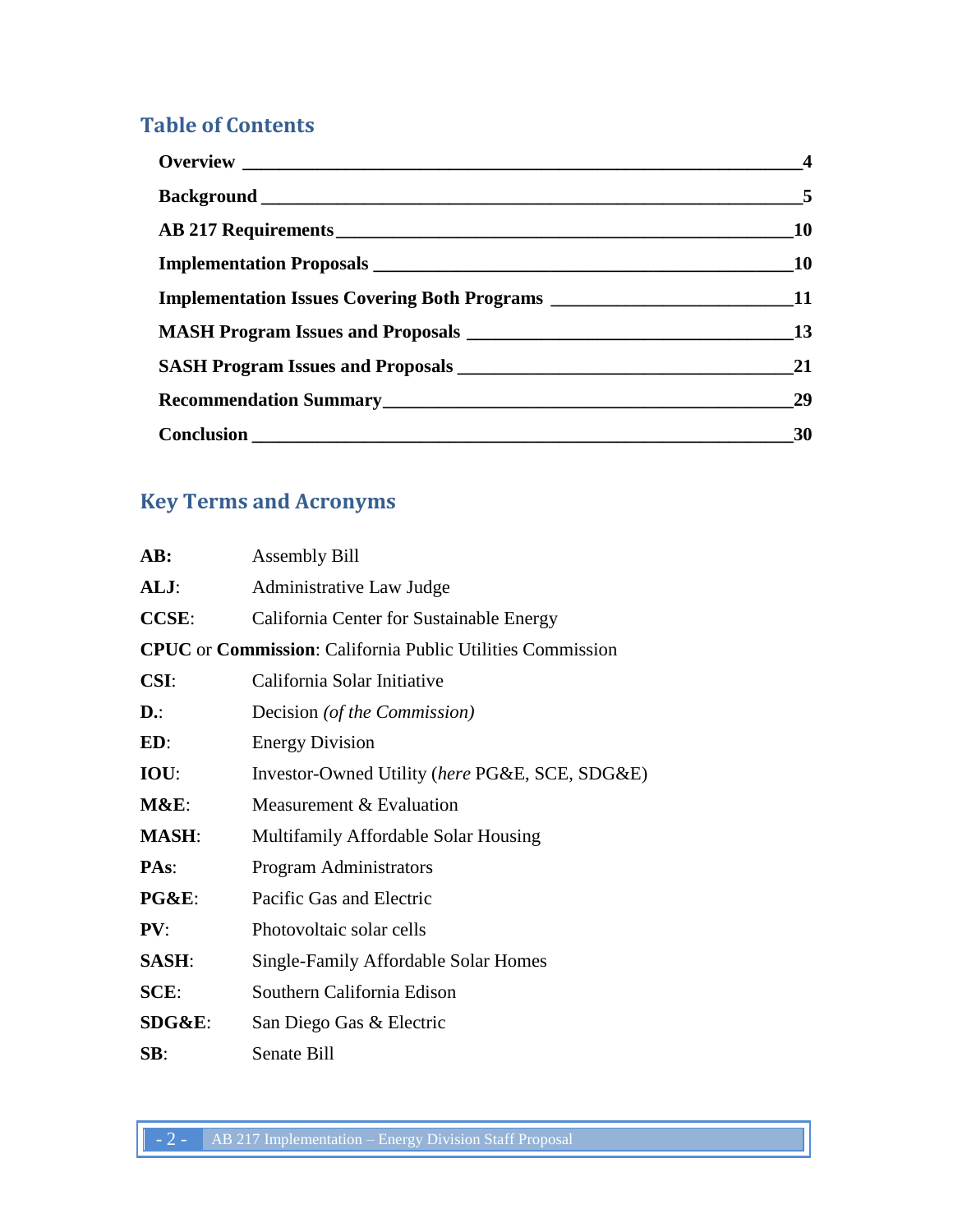# **List of Tables and Figures**

## *Tables*

| Tables 2-4. MASH Expenditures by Program Administrator, 2008-2013  13 |  |
|-----------------------------------------------------------------------|--|
| Table 5. MASH Program Budget Allocations, Current and Proposed 15     |  |
|                                                                       |  |
|                                                                       |  |
| Table 8. SASH Program Budget Allocations, Current and Proposed  22    |  |
|                                                                       |  |

## *Figures*

| Figure 3. Cost Trends for Completed MASH and SASH Projects, 2009-2014  9 |  |
|--------------------------------------------------------------------------|--|
| Figure 4. SASH Program Cost-per-Watt and Funding Sources Illustration 27 |  |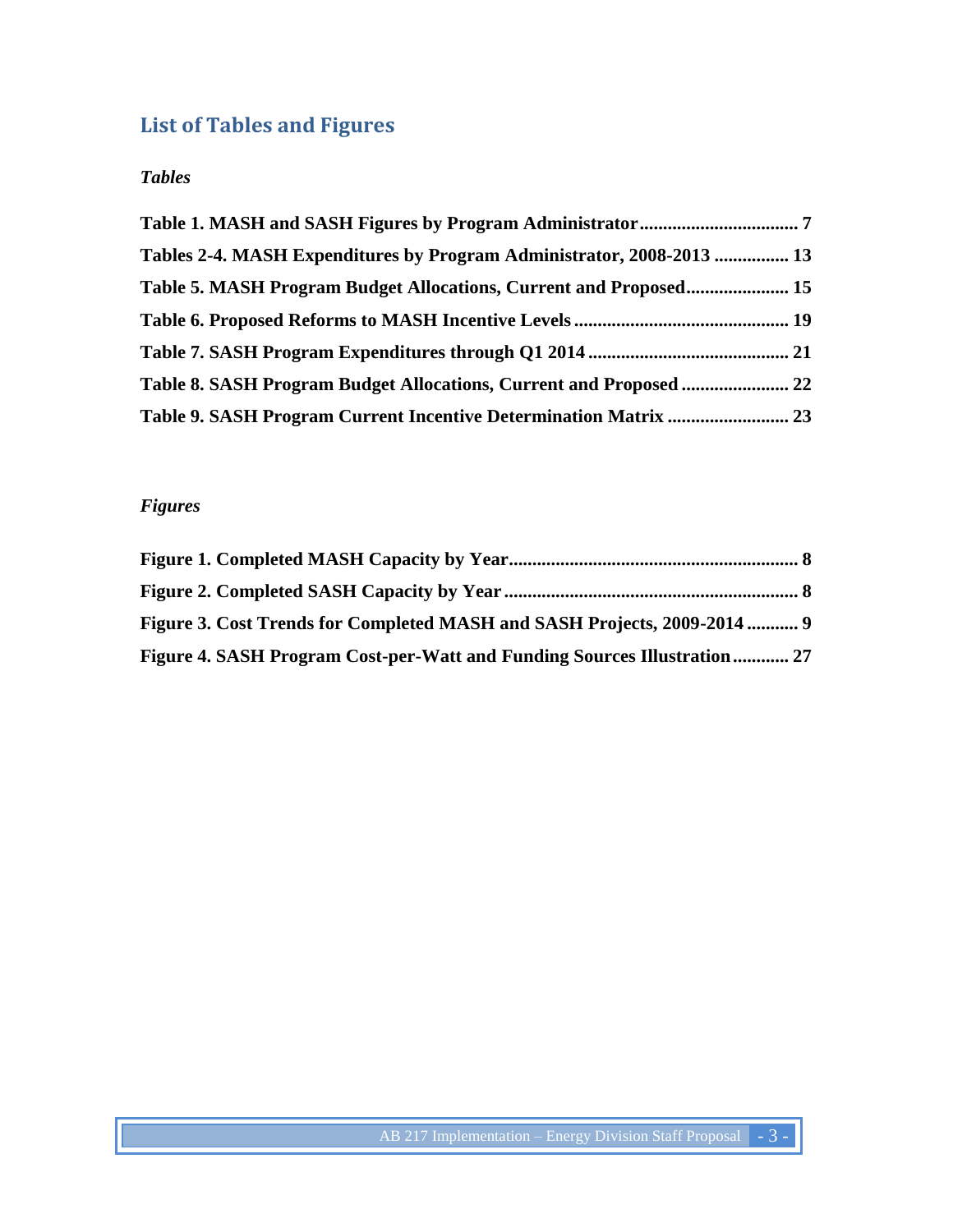## <span id="page-3-0"></span>**Overview**

 $\overline{a}$ 

The goal of the California Solar Initiative, first established in 2006 by the Public Utilities Commission and codified by the Legislature in Public Utilities Code Section 2851, is to incentivize the installation of nearly 2,000 megawatts (MW) of solar capacity on California homes, apartments and businesses by  $2017$ .<sup>1</sup> The program operates in the territories of Pacific Gas & Electric Company (PG&E), Southern California Edison Company (SCE) and San Diego Gas & Electric Company (SDG&E). By 2014, thanks to significant transformation in the market for solar power, the CSI Program is close to accomplishing its goals several years ahead of schedule.<sup>2</sup>

To implement Public Utilities Code Section  $2852<sup>3</sup>$  and provide access to solar power to low income Californians through higher up-front incentives, in 2007 and 2008 the Public Utilities Commission created the low income programs of the California Solar Initiative. Known as the Single-family Affordable Solar Homes (SASH) and Multifamily Affordable Solar Housing (MASH) programs, by early 2014 these programs have provided or reserved incentive funding for 40 MW of solar power on affordable housing, as defined by Section 2852.<sup>4</sup> Because of the success of these programs in bringing solar power to low income communities, in Assembly Bill 217 (Bradford, 2013) the Legislature extended the SASH and MASH programs with an additional \$108 million in funding.<sup>5</sup>

This Energy Division staff proposal serves as the first step in implementing AB 217 at the Public Utilities Commission. Specifically, this proposal lays out a series of policy design recommendations for party discussion and comment in the R.12-11-005 Distributed Generation and California Solar Initiative rulemaking.

```
http://www.cpuc.ca.gov/PUC/energy/Solar/About_the_California_Solar_Initiative.htm
```
 $2^{2}$  Progress reports on the California Solar Initiative written by or at the behest of the Commission can be found at[: http://www.cpuc.ca.gov/PUC/energy/Solar/legreports.htm.](http://www.cpuc.ca.gov/PUC/energy/Solar/legreports.htm) Also see Figure 3 below for a line graph detailing recent cost trends in the MASH and SASH programs.

<sup>3</sup> Assembly Bill 2723 (Pavley, 2006). The text of AB 2723 is available at: [http://leginfo.legislature.ca.gov/faces/billNavClient.xhtml?bill\\_id=200520060AB2723](http://leginfo.legislature.ca.gov/faces/billNavClient.xhtml?bill_id=200520060AB2723)

<sup>4</sup> For more information about the Single-family Affordable Solar Homes (SASH) program, including statistics, evaluation reports and Program Administrator information, please visit:

[http://www.cpuc.ca.gov/PUC/energy/Solar/sash.htm.](http://www.cpuc.ca.gov/PUC/energy/Solar/sash.htm) For more on the Multifamily Affordable Solar Housing (MASH) program, please visit: [http://www.cpuc.ca.gov/PUC/energy/Solar/mash.htm.](http://www.cpuc.ca.gov/PUC/energy/Solar/mash.htm) To read Section 2852 of the Public Utilities Code, please visit:

[http://leginfo.legislature.ca.gov/faces/codes\\_displaySection.xhtml?lawCode=PUC&sectionNum=2852.](http://leginfo.legislature.ca.gov/faces/codes_displaySection.xhtml?lawCode=PUC§ionNum=2852)  $\frac{1}{5}$  The text of AB 217 is available at:

[http://leginfo.legislature.ca.gov/faces/billNavClient.xhtml?bill\\_id=201320140AB217](http://leginfo.legislature.ca.gov/faces/billNavClient.xhtml?bill_id=201320140AB217)

<sup>&</sup>lt;sup>1</sup> Senate Bill 1 (Murray, 2006). For more information about the California Solar Initiative, including program history, goals, rules and Commission decisions, please visit the CPUC's CSI website at: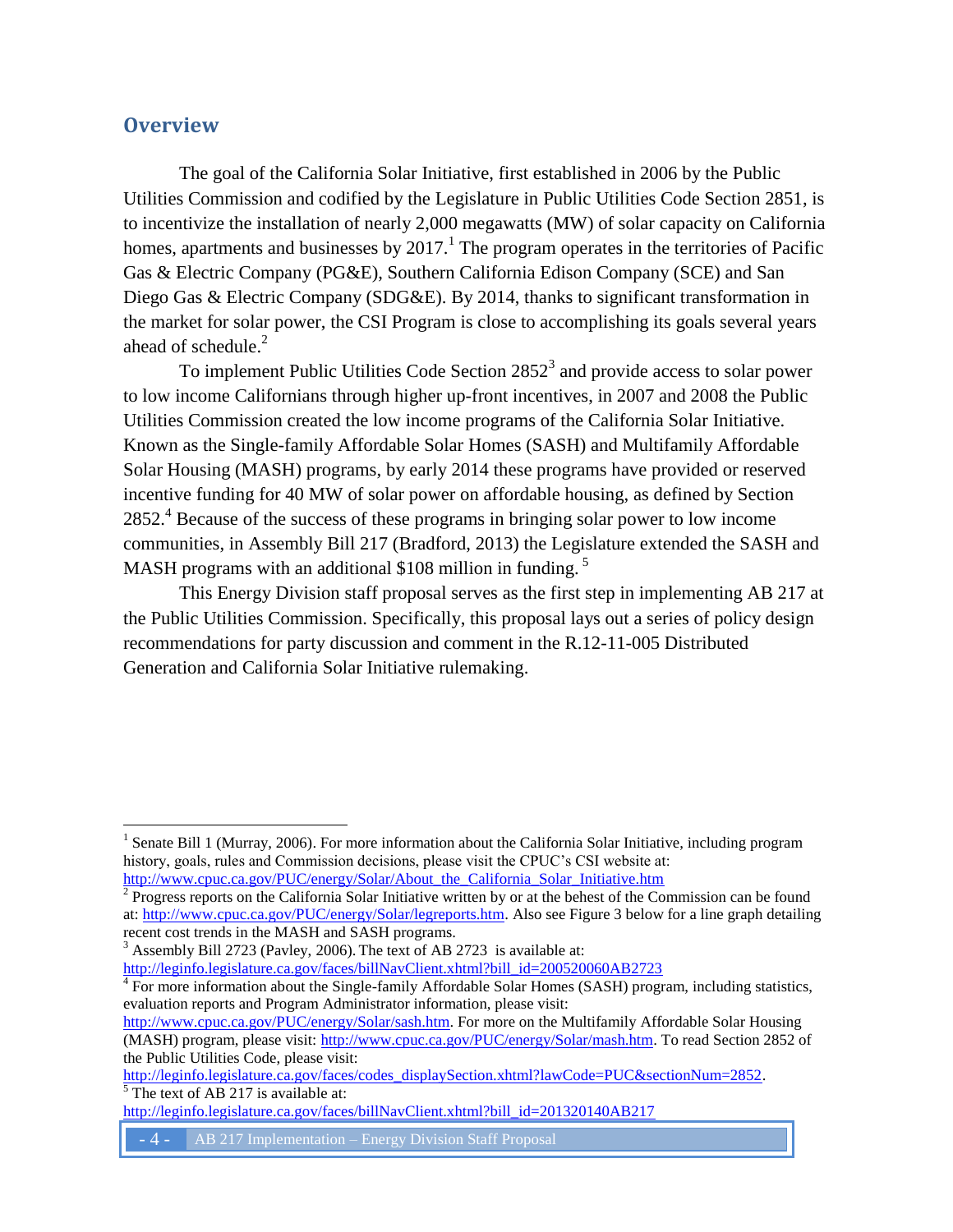## <span id="page-4-0"></span>**Background**

 $\overline{a}$ 

Since the CSI Program began in 2007, the Public Utilities Commission has sought to provide access to solar power to all Californians. As directed by Public Utilities Code Sections 2851 and 2852, the Commission set aside 10% of CSI funding for low income customers, a total of \$216 million including administrative costs. By the beginning of 2009, both the SASH and MASH programs were accepting applications.

### *SASH Program Background*

In November 2007, the Commission established the SASH program in Decision (D.) 07-11-045. Its overarching goal, as described in that decision, is "to provide existing owneroccupied low-income single family homes with access to PV systems to decrease electricity usage and bills without increasing monthly household expenses." Because of the inherent challenges in marketing and administering a low income solar incentive program and the Commission's desire to find a Program Administrator with expertise in working with low income communities, in D.07-11-045, the Commission placed a single statewide Program Administrator in charge of operating the program across all three utility service territories. GRID Alternatives, an Oakland-based non-profit organization, was selected through a request for proposals (RFP) process to run the SASH program.<sup>7</sup> Under their administration, and the oversight of the Commission, the primary goals of the SASH program are to:

- 1) Decrease electricity use by solar installation and reduce energy bills without increasing monthly expenses;
- 2) Provide full and partial incentives for solar systems for low-income participants;
- 3) Offer the power of solar and energy efficiency to homeowners;
- 4) Decrease the expense of solar ownership with a higher incentive than the General Market CSI Program; and,
- 5) Develop energy solutions that are environmentally and economically sustainable $8$

Since 2008, GRID Alternatives has worked with thousands of low-income homeowners across California to find potential SASH program applicants. To be eligible for

[http://docs.cpuc.ca.gov/PublishedDocs/WORD\\_PDF/FINAL\\_DECISION/75400.PDF](http://docs.cpuc.ca.gov/PublishedDocs/WORD_PDF/FINAL_DECISION/75400.PDF)

<sup>6</sup> D.07-11-045, page 10. This decision determined the original program architecture for SASH, including the process for choosing a Program Administrator. Available at:

D.08-11-005 also determined some of the important administrative rules of the SASH program, namely that lowincome incentive recipients could assign their incentive payments to third parties, leading to a combined installer-program manager role for the SASH program administrator. D.08-11-005 is available at: [http://docs.cpuc.ca.gov/PublishedDocs/WORD\\_PDF/FINAL\\_DECISION/93687.PDF](http://docs.cpuc.ca.gov/PublishedDocs/WORD_PDF/FINAL_DECISION/93687.PDF)

 $<sup>7</sup>$  For more on GRID Alternatives, its mission and its work implementing the SASH program, please visit:</sup> <http://www.gridalternatives.org/learn/sash>

 $8$  The SASH program's goals and other information can be found on the Commission's SASH page. See note 4 above.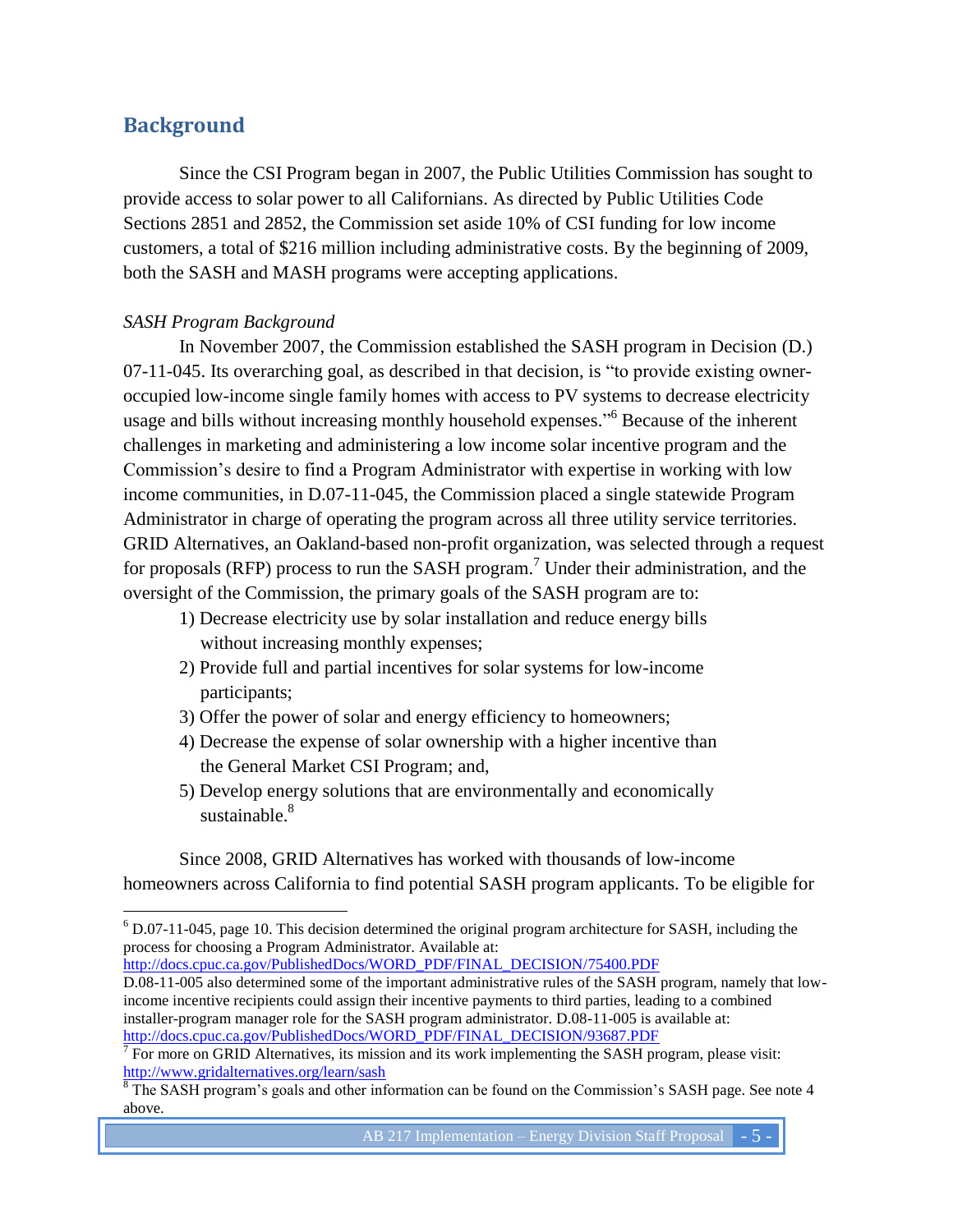the program, homeowners must be an investor-owned utility customer meeting certain annual income requirements and their residences must meet the definition of low income residential housing set forth in Public Utilities Code Section 2852. $\degree$  In addition to meeting these statutory and program requirements, GRID Alternatives has also engaged thousands of volunteers and hundreds of job trainees in their SASH installations, and raised additional funds from outside donors and supporters to provide SASH systems free-of-charge to participants.<sup>10</sup>

## *MASH Program Background*

 $\overline{a}$ 

In October 2008, the Commission established the MASH program in D.08-10-036.<sup>11</sup> Because of the similarities between applicants and the application process for the MASH and CSI general market programs, the Commission decided to place the three existing CSI Program Administrators in charge of the MASH program as well. They are: PG&E and SCE in their respective service territories, and the California Center for Sustainable Energy (CCSE) in SDG&E's service territory. Under their administration, and the oversight of the Commission, the four primary goals of the MASH program are to:

- 1) Stimulate the adoption of solar power in the affordable housing sector;
- 2) Improve energy utilization and overall quality of affordable housing through the application of solar and energy efficiency technologies;
- 3) Decrease electricity use and costs without increasing monthly household expenses for affordable housing building occupants; and,
- 4) Increase awareness and appreciation of the benefits of solar among affordable housing occupants and developers.

Unlike the SASH program, which is geared towards single-family homeowners, the MASH program is oriented towards affordable housing property owners and developers. In a sense, MASH property owners and developers are similar to the commercial and non-profit customers of the general market CSI program. Like the SASH program, the eligibility requirements for MASH properties are set forth in Public Utilities Code Section 2852 and the CSI Handbook.<sup>12</sup>

 $\frac{10}{10}$  GRID Alternatives, SASH Q1 2014 Program Status Report, available at: [http://www.cpuc.ca.gov/NR/rdonlyres/A1C18110-0465-4DBE-AF22-](http://www.cpuc.ca.gov/NR/rdonlyres/A1C18110-0465-4DBE-AF22-2E0987866811/0/2014Q1_2014_SASH_Program_Status_Report_5914.pdf) [2E0987866811/0/2014Q1\\_2014\\_SASH\\_Program\\_Status\\_Report\\_5914.pdf](http://www.cpuc.ca.gov/NR/rdonlyres/A1C18110-0465-4DBE-AF22-2E0987866811/0/2014Q1_2014_SASH_Program_Status_Report_5914.pdf)

- 6 - AB 217 Implementation – Energy Division Staff Proposal

<sup>&</sup>lt;sup>9</sup> The SASH program handbook, containing other pertinent program rules and expectations, is available as Appendix D to the CSI Handbook at: [http://www.cpuc.ca.gov/NR/rdonlyres/32EE6DE8-F5A6-4CEA-9905-](http://www.cpuc.ca.gov/NR/rdonlyres/32EE6DE8-F5A6-4CEA-9905-3C59ECB2CD06/0/201405CSI_Handbook.pdf) [3C59ECB2CD06/0/201405CSI\\_Handbook.pdf](http://www.cpuc.ca.gov/NR/rdonlyres/32EE6DE8-F5A6-4CEA-9905-3C59ECB2CD06/0/201405CSI_Handbook.pdf)

 $\frac{11}{11}$  D.08-10-036, which established the MASH program, is available at: [http://docs.cpuc.ca.gov/PublishedDocs/WORD\\_PDF/FINAL\\_DECISION/92455.PDF](http://docs.cpuc.ca.gov/PublishedDocs/WORD_PDF/FINAL_DECISION/92455.PDF)

<sup>&</sup>lt;sup>12</sup> CSI Program Administrators, Multifamily Affordable Solar Housing Semi-Annual Progress Report, January 31, 2014, available at: [http://www.cpuc.ca.gov/NR/rdonlyres/C2AEAFEF-DD1A-4798-84A5-](http://www.cpuc.ca.gov/NR/rdonlyres/C2AEAFEF-DD1A-4798-84A5-51B8287A540B/0/140131_MASHSemiAnnualProgressReport_Final.pdf)

[<sup>51</sup>B8287A540B/0/140131\\_MASHSemiAnnualProgressReport\\_Final.pdf](http://www.cpuc.ca.gov/NR/rdonlyres/C2AEAFEF-DD1A-4798-84A5-51B8287A540B/0/140131_MASHSemiAnnualProgressReport_Final.pdf)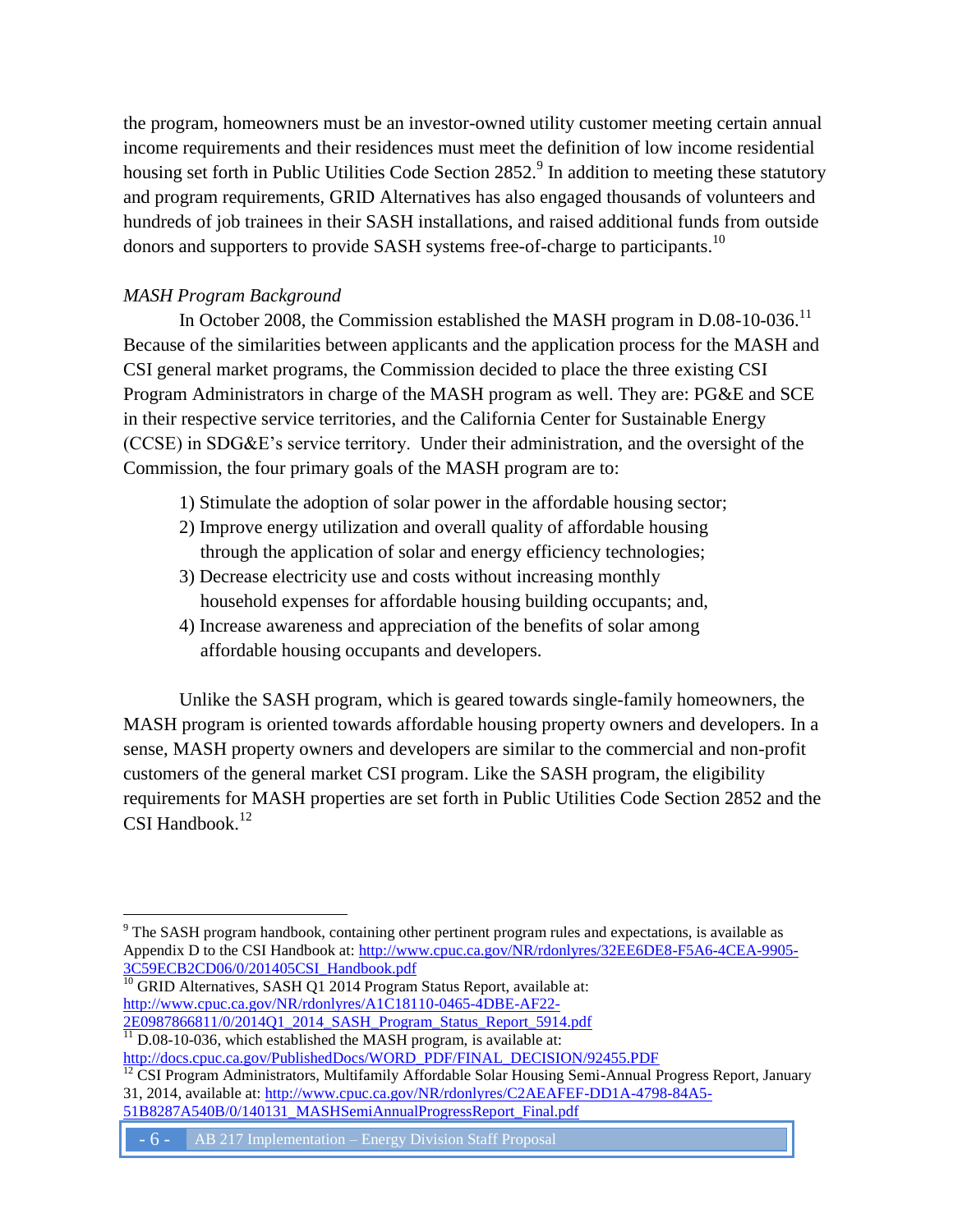#### *Incentive Design and Structure*

Due to the higher installation costs for single-family solar systems, on a per-watt basis, SASH incentives are higher than those in the MASH program. Both programs use the Expected Performance-Based Buydown (EPBB) method of providing incentives, which is an up-front capacity-based incentive payment paid upon the successful completion of the solar project. Unlike the CSI general market program, which has a declining incentive model whereby the amount of per-watt capacity rebates decline as the program reaches installation milestones, the low income programs do *not* have a fixed schedule for incentive step-downs. Some program modifications were made in D.11-07-031, issued in July 2011 by the Commission, which included a reduction in MASH incentive levels.<sup>13</sup>

### *Program Progress and Achievements Since Launch*

Since their respective launches in 2008 and 2009, the SASH and MASH programs have provided or reserved over \$160 million in incentives to solar projects serving low income communities. Approximately 40 MW of solar capacity has been or will be installed, with some funding still remaining in certain areas in the SASH program. Table 1 below provides an overview of the projects either completed or reserved to-date in the SASH and MASH programs. Figures 1 and 2 provide annual capacity totals for the two programs by Program Administrator. Figure 3 shows installed cost trends in the programs since the beginning of the MASH program in 2009. At this point, nearly all of the combined incentive budgets of the SASH and MASH programs have been committed to projects, with only a fraction of funds held in reserve or still available for new applicants. As of April 2014, the MASH program has closed its ample waitlist to new applications, and the SASH program is beginning to exhaust its funding in some areas of the state.

<span id="page-6-0"></span>

| <b>MASH and SASH Project Figures<sup>14</sup></b><br>by Program Administrator<br>as of May 2014 | <b>Number of</b><br><b>Systems</b><br><b>Completed or</b><br><b>Reserved</b> | <b>Total PV</b><br><b>Capacity</b><br>[kW, CEC-AC] | <b>Total</b><br><b>Incentive</b><br><b>Amount</b><br>[\$] | <b>Total System</b><br><b>Costs</b><br>[\$] |
|-------------------------------------------------------------------------------------------------|------------------------------------------------------------------------------|----------------------------------------------------|-----------------------------------------------------------|---------------------------------------------|
| <b>MASH Program - 95% Reserved</b>                                                              |                                                                              |                                                    |                                                           |                                             |
| California Center for Sustainable Energy                                                        | 41                                                                           | 2,602                                              | \$9,746,363                                               | \$16,624,156                                |
| Pacific Gas & Electric                                                                          | 207                                                                          | 13,768                                             | \$39,929,502                                              | \$85,043,782                                |
| Southern California Edison                                                                      | 140                                                                          | 12,652                                             | \$40,593,216                                              | \$78,563,024                                |
| <b>MASH Total</b>                                                                               | 388                                                                          | 29,022                                             | \$90,269,081                                              | \$180,230,962                               |
| <b>SASH Program - 76% Reserved</b>                                                              |                                                                              |                                                    |                                                           |                                             |
| <b>GRID Alternatives</b>                                                                        | 3,797                                                                        | 11,475                                             | \$69,838,364                                              | \$72,757,011                                |

## **Table 1. MASH and SASH Figures by Program Administrator**

 $13$  D.11-07-031, California Solar Initiative Phase One Modifications, available at: [http://docs.cpuc.ca.gov/PublishedDocs/WORD\\_PDF/FINAL\\_DECISION/139683.PDF](http://docs.cpuc.ca.gov/PublishedDocs/WORD_PDF/FINAL_DECISION/139683.PDF)

 $\overline{a}$ 

<sup>14</sup> Unless otherwise noted, all statistics in this report come from the CSI Working Data set available on the [California Solar Statistics](http://californiasolarstatistics.ca.gov/current_data_files/) webpage, or from the most recent MASH and SASH Program Administrator reports.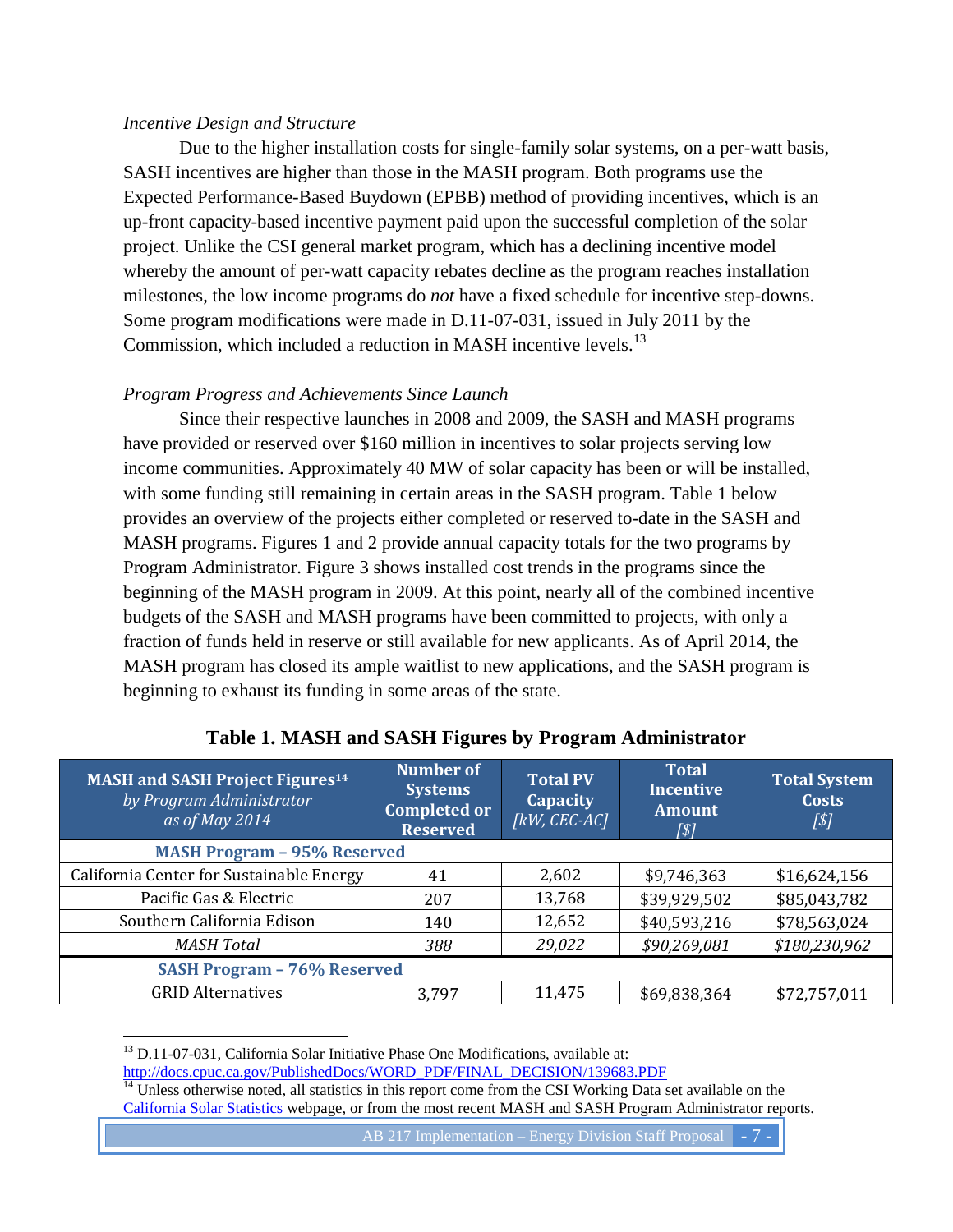<span id="page-7-0"></span>

**Figure 1. Completed MASH Capacity by Year**

**Figure 2. Completed SASH Capacity by Year**

<span id="page-7-1"></span>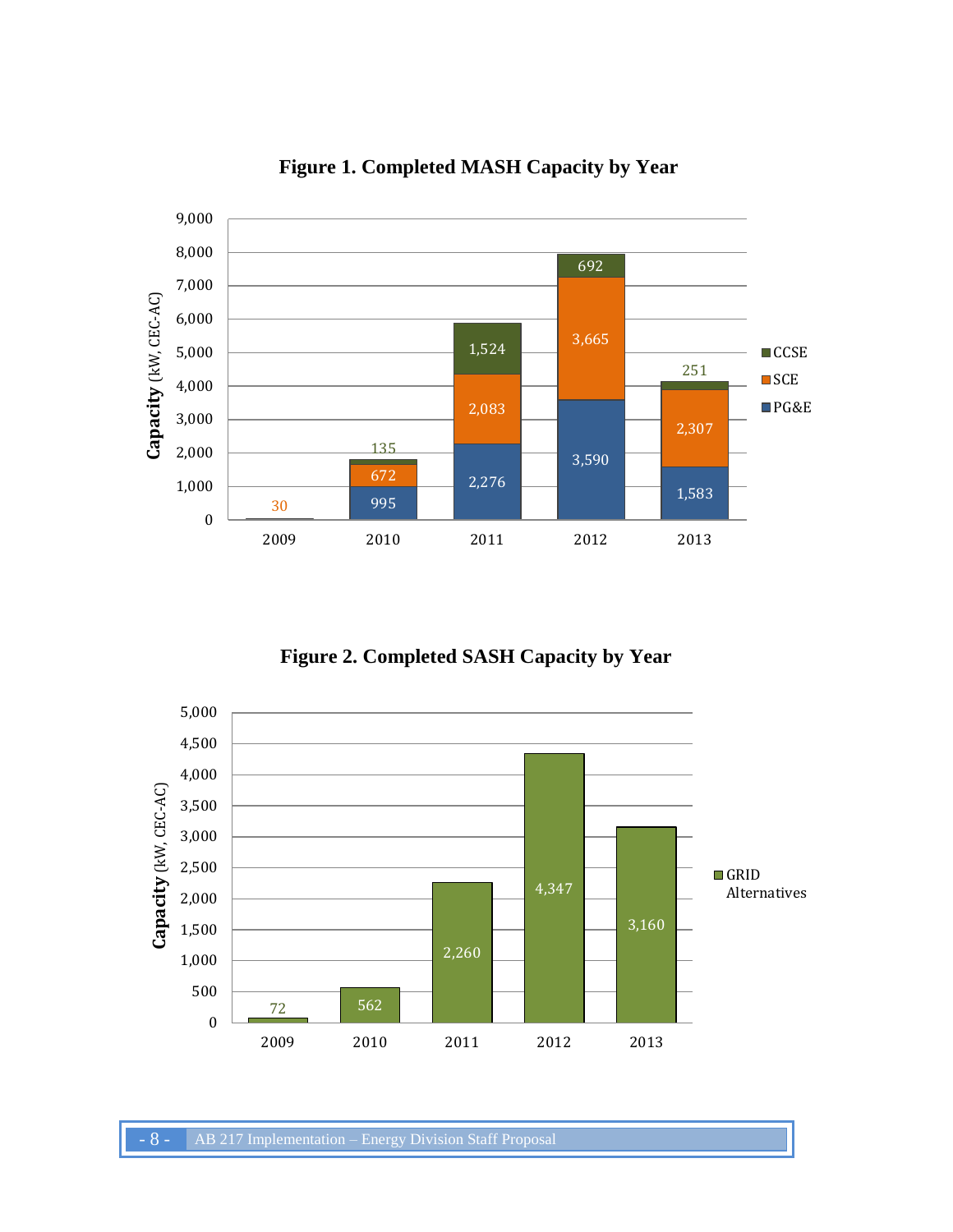Figure 3. Cost Trends for Completed MASH and SASH Projects, 2009-2014<sup>15</sup>

<span id="page-8-0"></span>

<sup>&</sup>lt;sup>15</sup> Data drawn from CSI Working Data Set, as of Q1 2014. General Market residential figure included for reference.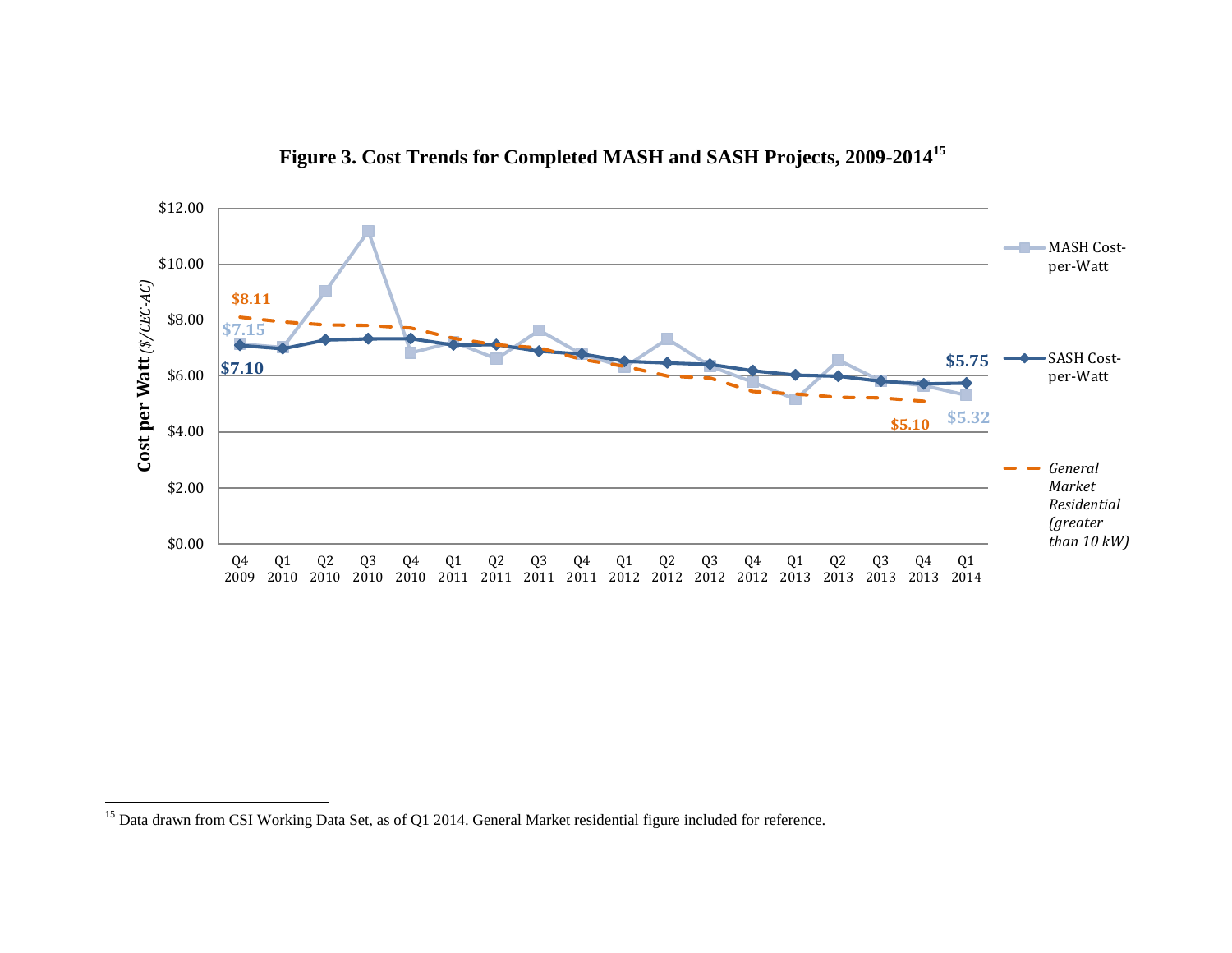## <span id="page-9-0"></span>**AB 217 Requirements**

Due to the success of the CSI Low Income Programs and the expected full commitment of existing resources ahead of schedule, the Legislature authorized an additional \$108 million in funding for SASH and MASH in AB 217 (Bradford, 2013).<sup>16</sup> The bill also extends the program until the exhaustion of this additional funding, or until 2021, whichever comes first. The goal of AB 217 is to install an additional 50 MW of solar capacity serving eligible low-income customers across the three utility territories under the CSI program. Essentially, this ambitious goal represents a doubling of the solar capacity incentivized by the program to-date, with only half the amount of incentive funding.

In addition to this ambitious capacity goal, AB 217 drives the SASH and MASH programs towards new policy goals. Section 2852(d) now requires that the programs:

- 1) Maximize the overall benefit to ratepayers from the programs;
- 2) Require participants who receive incentives to enroll in the Energy Savings Assistance Program if eligible; and
- 3) Provide job training and employment opportunities in the solar energy and energy efficiency sectors of the economy.

Given these new statutory requirements and ambitious goals, the Energy Division offers the below program design proposals for consideration in the Commission's R.12-11- 005 proceeding. Although the CSI's Low Income Programs were not necessarily designed to transform the market for solar power on affordable housing, the installation costs for customer-side solar systems have declined significantly since they were first launched, perhaps partially because of the existence of the CSI general market program.<sup>17</sup> With these installation cost reductions, the continued support of other solar financing policies like the federal Investment Tax Credit (ITC), and the availability of Net Energy Metering (NEM) and Virtual Net Metering (VNM) for at least the beginning of the reauthorized programs, it is conceivable that together, the SASH and MASH programs can meet these goals.

## <span id="page-9-1"></span>**Implementation Proposals**

The policy proposals below primarily address issues raised by AB 217. Additional staff proposals are put forth given the current opportunity to make program modifications in the CSI Low Income Programs, eight years after the original CSI authorizing legislation was passed into law. Energy Division's staff proposals were developed through a close review of program history, prior Commission decisions, and by holding a public workshop relating to

 $\overline{a}$ 

- 10 - AB 217 Implementation – Energy Division Staff Proposal

 $16$  The text of AB 217 is available at:

[http://leginfo.legislature.ca.gov/faces/billNavClient.xhtml?bill\\_id=201320140AB217](http://leginfo.legislature.ca.gov/faces/billNavClient.xhtml?bill_id=201320140AB217)

 $\frac{17}{17}$  For more on the subject of market transformation and the CSI program, please see the recently published CSI Market Transformation Study conducted for the Energy Division by Navigant Consulting, available at: [http://www.cpuc.ca.gov/PUC/energy/Solar/California\\_Solar\\_Initiative\\_Market\\_Transformation\\_Study.htm](http://www.cpuc.ca.gov/PUC/energy/Solar/California_Solar_Initiative_Market_Transformation_Study.htm)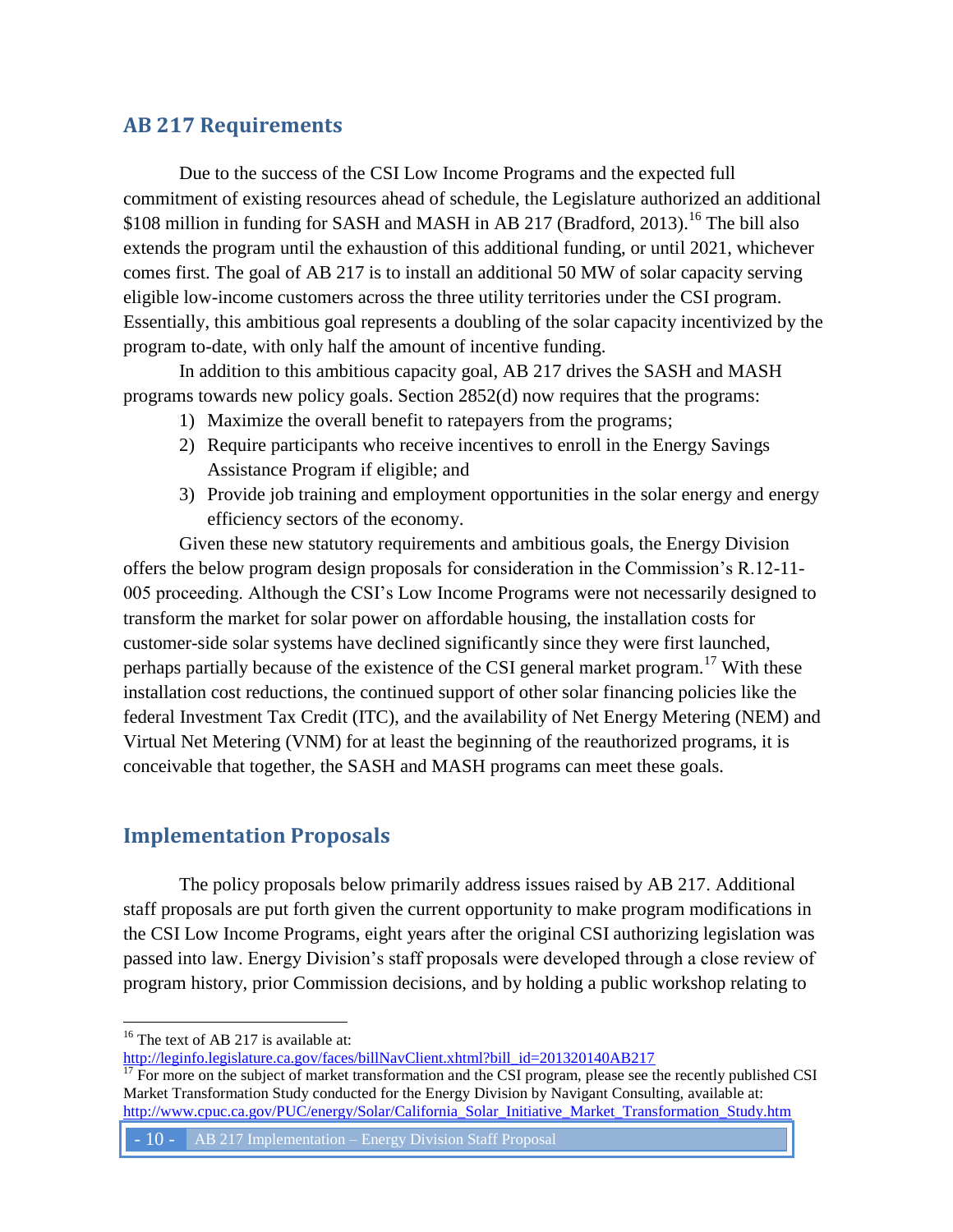the MASH program,. The proposals presented here are organized into three general categories—1) Implementation issues covering both programs, 2) MASH Program Issues and 3) SASH Program Issues. To aid the reader, staff has compiled a numbered list of proposals in the Recommendation Summary below.

Unless otherwise noted here, staff recommend that the policies and procedures in the CSI Handbook and previous Commission decisions on the CSI program should be retained to ensure maximum program continuity. Also, it should be noted that proposals here do not address the tariff treatment of future MASH and SASH projects. While tariff and interconnection policies are critical to the economics of customer generation and for MASH and SASH program participants, designing a successor tariff to Net Energy Metering will be discussed in a separate proceeding.

## <span id="page-10-0"></span>**Implementation Issues Covering Both Programs**

#### **Capacity Targets**

Unlike the original authorization of the CSI Low Income Programs, which articulated budget allocations much more clearly than capacity goals, AB 217 sets a clear combined capacity target for the new phase of the MASH and SASH programs: 50 megawatts of new solar photovoltaic capacity. Given that the general intent of the legislation is to replicate the successes of the programs, staff believe that the capacity goals for each program should be determined in proportion to their cumulative installations. This proportion has fluctuated in the months since AB 217 became effective, but according to recent program data, by 2014 the MASH program has accounted for roughly 70-75% of all installed low income CSI solar capacity, with the SASH program contributing the other  $25\text{-}30\%$ .<sup>18</sup> In line with these installation track records, Energy Division staff recommend the Commission adopt a 37.5 MW capacity goal for MASH, and correspondingly, a 12.5 MW capacity goal for SASH.

#### **Program Funding**

 $\overline{a}$ 

In order to replicate the success of the previous programs, staff believe that the same approach should be taken again with respect to the division of funding between MASH and SASH. In 2007 and 2008, the Commission decided to evenly divide the \$216 million made available for low income residential program between the multifamily and single-family market sectors via MASH and SASH. Similarly, Energy Division staff recommend an even division of the additional \$108 million in funding between the programs, meaning that each would receive \$54 million overall in new funding.

<sup>&</sup>lt;sup>18</sup> Program data drawn from the CSI Working Data Set, current snapshot available in Table 1 above. When Energy Division staff held a workshop on the future of the MASH program in December 2013, the proportion of installed capacity was close to 75% MASH, 25% SASH. At the time of this writing, it has fluctuated slightly to roughly 68% MASH, 32% SASH and will continue to change as the two programs manage their waitlists and remaining incentive budgets.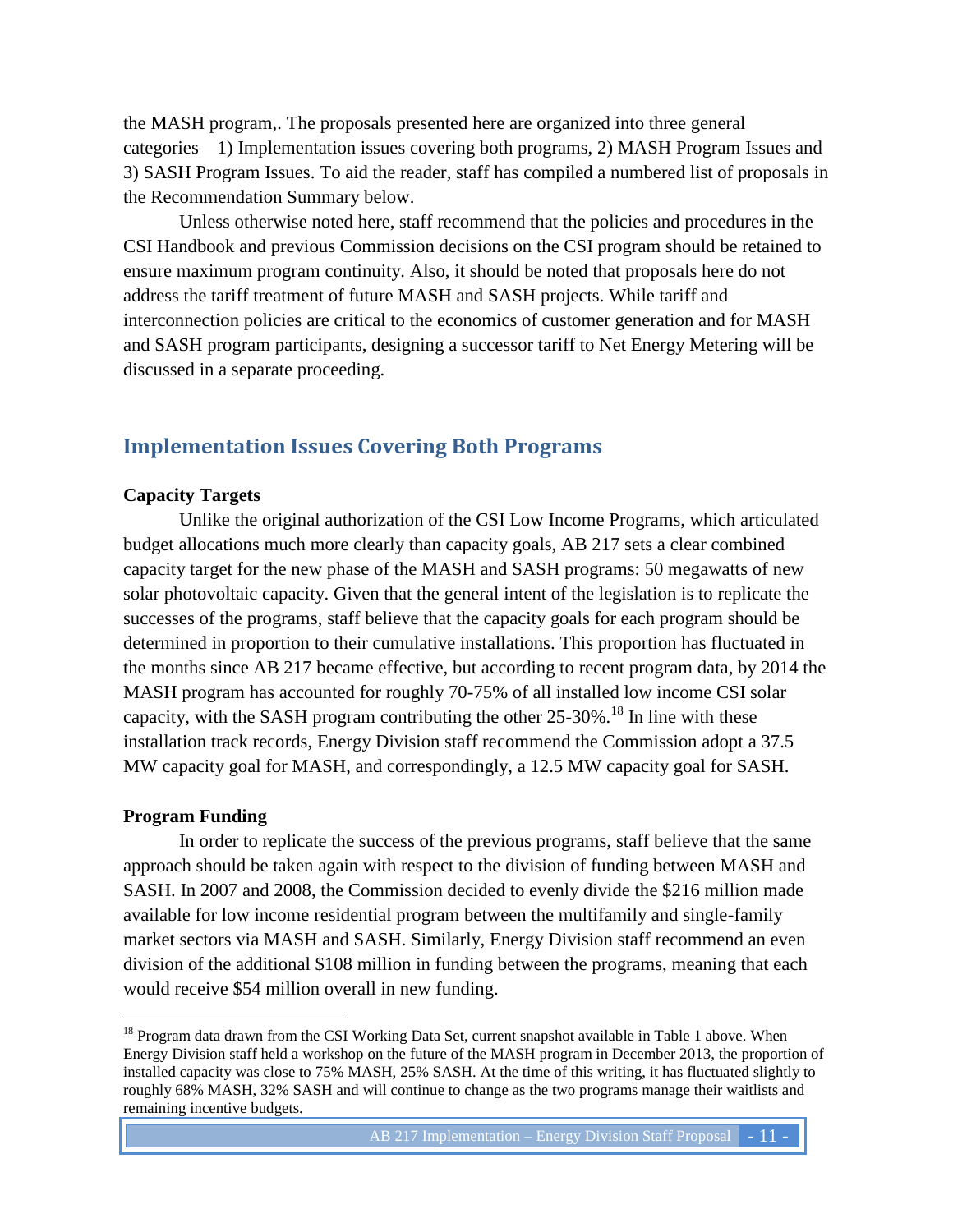If the CSI Low Income Programs were solely designed to achieve capacity goals at the lowest cost, it would follow that the Commission should steer more program funding to the MASH program. However, as was established in prior Commission decisions on CSI issues, these programs are primarily undertaken to ensure *access* to solar power for low income Californians, not to maximize the number of megawatts that could, in theory, be built. In terms of access to solar power, low income single-family homeowners face daunting financial barriers, especially in a solar marketplace where an emphasis on credit scores and creditworthiness are an important (if often overlooked) prerequisite to many residential solar financing options. Staff believe that the relatively easier access that affordable housing developers have to a wider variety of financing options and to solar power in general—at least under the current tariff structure—should be taken into account here.<sup>19</sup> In order to balance the dual goals of providing access to solar while also meeting capacity targets, staff recommend that the SASH and MASH programs receive an equal share of AB 217 funds.

#### **Data Tracking, Reporting and Evaluation Requirements**

Many changes will be needed to the PowerClerk database and CSI Handbook policies to implement AB 217. Staff recommend that the Commission give clear direction to the Program Administrators going forward to require that they update and maintain both resources for the duration of the extended MASH and SASH programs. Application documents and records should be accepted and stored in accessible electronic form whenever possible. Also, staff recommend that Commission policy be modified so that both programs have the same regular semi-annual reporting requirement. At present, the SASH program submits quarterly status reports, while MASH has a semi-annual reporting requirement.

In addition, Energy Division staff believe that the biennial program evaluation requirement placed into the original SASH and MASH decisions should be changed. Rather than have a static biennial review timeframe, which does not necessarily correspond to the progress or needs of the program, staff recommend that the Commission order one final endof-program study to be completed by an outside evaluator at the close of the MASH and SASH programs. Given that AB 217 incentives could last anywhere from 2-7 years depending on demand, and that evaluation studies often cost hundreds of thousands of dollars, staff recommend that additional evaluation work beyond a final closeout study be left to the discretion of the Energy Division. The Energy Division is currently conducting the second round of MASH and SASH program evaluation studies with Navigant Consulting essentially a 'midstream review' of the programs—with final deliverables expected in 2015.

<sup>&</sup>lt;sup>19</sup> In additions, one of the most important value propositions for MASH projects at the moment may be the tariff treatment they can access under the MASH Virtual Net Metering tariffs at each utility. Unlike other customer generation tariffs, these MASH VNM tariffs permit MASH-eligible projects to serve load across multiple service delivery points (SDPs), allowing for additional efficiencies in system design and construction.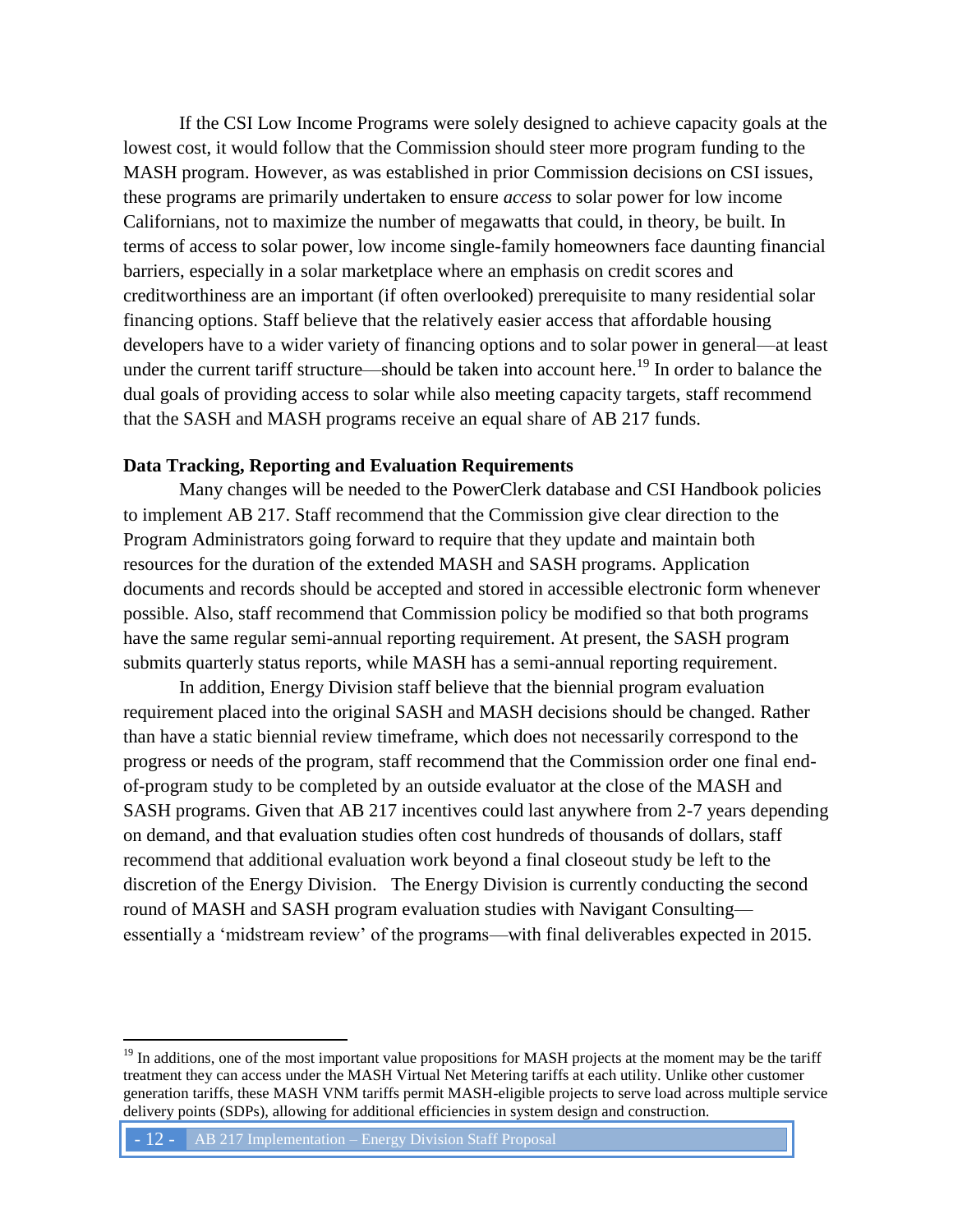## <span id="page-12-0"></span>**MASH Program Issues and Proposals**

For the MASH program in particular, there are a number of program issues to address in order to efficiently implement AB 217. Energy Division staff identified four issues for the Commission to address in a decision implementing AB 217 that are specific to the MASH program. The Commission should:

- 1) Adjust Program and Incentive Budget Allocations;
- 2) Consolidate Administration into a Statewide Program Administrator;
- 3) Implement Program Design and Incentive Level Changes due to AB 217; and,
- 4) Determine the Disposition of Waitlisted MASH Projects.

Each issue is discussed in turn in this section.

### **Program and Incentive Budget Allocations**

In the original MASH decision in 2008, the Commission determined that 88% of the overall funding for MASH should be put towards solar incentives, with the remaining 12% allocated for program administration, marketing and outreach, and program evaluation activities.<sup>20</sup> With five full years of program experience now complete, the actual spending of the program since 2008 can help inform how the additional funding coming into this program should be allocated. Tables 2-4 below compare the annualized administrative budget for each Program Administrator to its actual reported spending, for program years 2008-2013.

## <span id="page-12-1"></span>**Tables 2-4. MASH Expenditures by Program Administrator, 2008-2013<sup>21</sup>**

| <b>California Center for Sustainable Energy</b> |                                       |           |                 |  |
|-------------------------------------------------|---------------------------------------|-----------|-----------------|--|
| Year                                            | <b>Budgeted</b><br>(7 yrs, 2009-2015) | Actual    | Surplus/Deficit |  |
| 2008-2009                                       | \$191,297                             | \$126,646 | \$64,651        |  |
| 2010                                            | \$191,297                             | \$159,563 | \$31,734        |  |
| 2011                                            | \$191,297                             | \$204,283 | \$12,986        |  |
| 2012                                            | \$191,297                             | \$158,463 | \$32,834        |  |
| 2013                                            | \$191,297                             | \$41,342  | \$149,955       |  |
| <b>Total To-Date</b>                            | \$956,485                             | \$690,297 | \$266,188       |  |
| % of To-Date Budget Spent                       |                                       |           | 72%             |  |

 $20$  D.08-10-036 at pages 21-23.

<sup>&</sup>lt;sup>21</sup> Figures drawn from MASH Semi-Annual Reports, available on the Commission's CSI Progress Reports webpage. The figures above do not account for 2014-2015 budgets and program costs, however it is clear than ample room remains in the administrative budget authorized in D.08-10-036.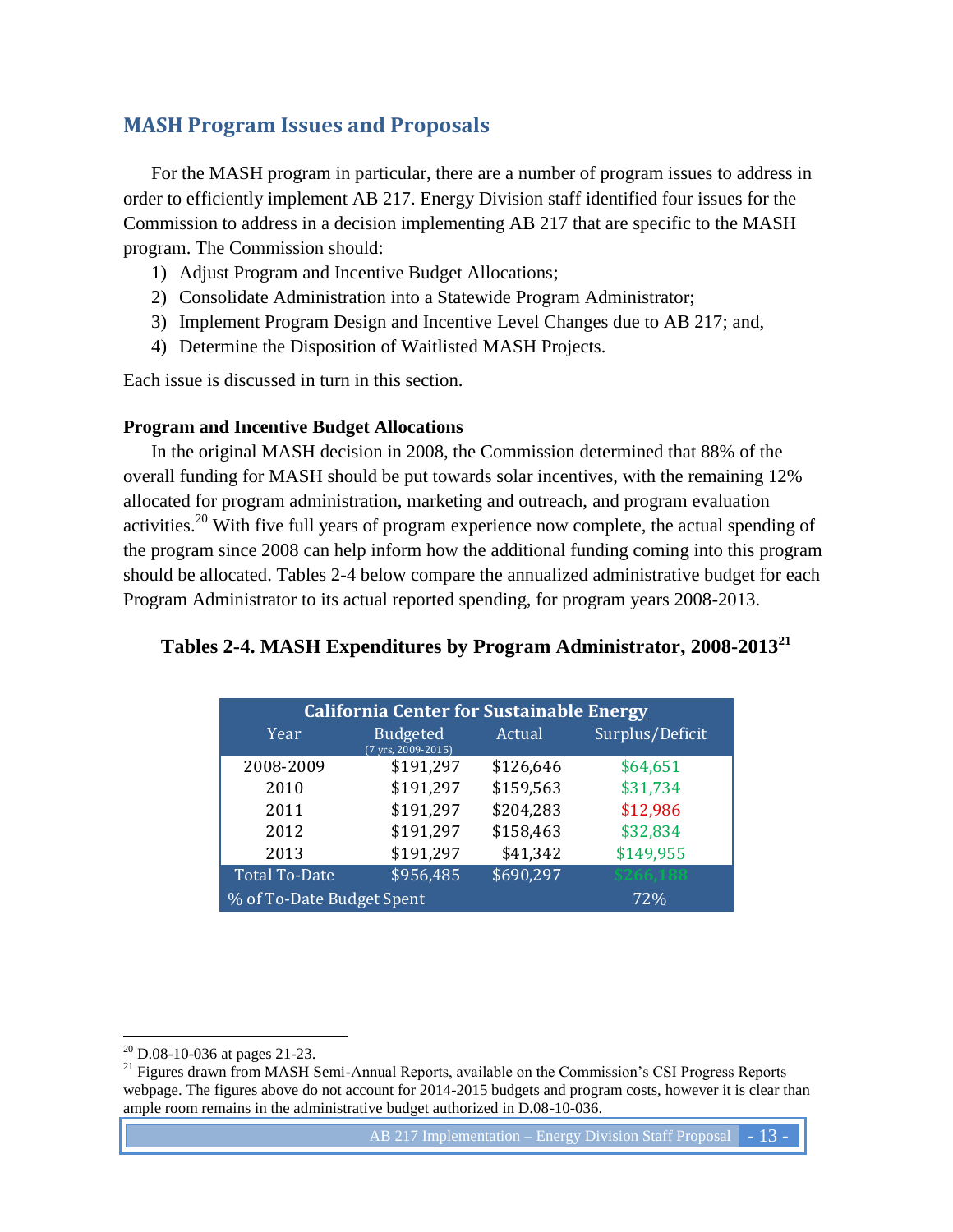| <b>Pacific Gas &amp; Electric</b> |                                                   |             |                 |  |
|-----------------------------------|---------------------------------------------------|-------------|-----------------|--|
| Year                              | <b>Budgeted</b><br>$(7 \text{ vrs}, 2009 - 2015)$ | Actual      | Surplus/Deficit |  |
| 2008-2009                         | \$811,621                                         | \$229,578   | \$582,043       |  |
| 2010                              | \$811,621                                         | \$276,057   | \$535,564       |  |
| 2011                              | \$811,621                                         | \$427,730   | \$383,891       |  |
| 2012                              | \$811,621                                         | \$320,400   | \$491,221       |  |
| 2013                              | \$811,621                                         | \$284,789   | \$526,832       |  |
| <b>Total To-Date</b>              | \$4,058,105                                       | \$1,538,554 | \$2,519,551     |  |
| % of To-Date Budget Spent<br>38%  |                                                   |             |                 |  |

| <b>Southern California Edison</b> |                                       |             |                 |  |
|-----------------------------------|---------------------------------------|-------------|-----------------|--|
| Year                              | <b>Budgeted</b><br>(7 yrs, 2009-2015) | Actual      | Surplus/Deficit |  |
| 2008-2009                         | \$854,338                             | \$276,132   | \$578,206       |  |
| 2010                              | \$854,338                             | \$92,139    | \$762,199       |  |
| 2011                              | \$854,338                             | \$277,579   | \$576,759       |  |
| 2012                              | \$854,338                             | \$299,715   | \$554,623       |  |
| 2013                              | \$854,338                             | \$242,802   | \$611,536       |  |
| <b>Total To-Date</b>              | \$4,271,690                           | \$1,188,367 | \$3,083,323     |  |
| % of To-Date Budget Spent         |                                       |             | 28%             |  |

The figures above suggest two important points. First, it can be inferred that there are economies of scale in implementing larger MASH programs, in that the larger utility-run programs (by dollars and megawatts) have spent a smaller proportion of their budget. Second, it can be concluded that the actual cost of administering the MASH program did not require 12% of the overall program budget.

Since any new administrative funds authorized by a Commission decision implementing AB 217 would need to last until 2021 at the latest, it is important to allocate enough funds for the Program Administrators to meet all foreseeable administrative duties. However, given the large amount of administrative spending already authorized under previous Commission decisions, it is unlikely that this program will run short of administrative funding.

In light of these facts, staff recommend that 8% of the overall \$54 million set aside for the MASH program be earmarked for administration, marketing, energy efficiency audits and program evaluation. At an 8% level, the new administrative budget would be \$4.32 million, more than the \$3.4 million spent to-date on the program in its first five full years. To ensure all administrative objectives are met, a 1% reserve for program evaluation activities and another 1% reserve for energy efficiency audits should be maintained. To provide maximum administrative flexibility for this funding, staff recommend that no further breakdown of this money be established. The proposed budget allocations for MASH are presented in Table 5 below.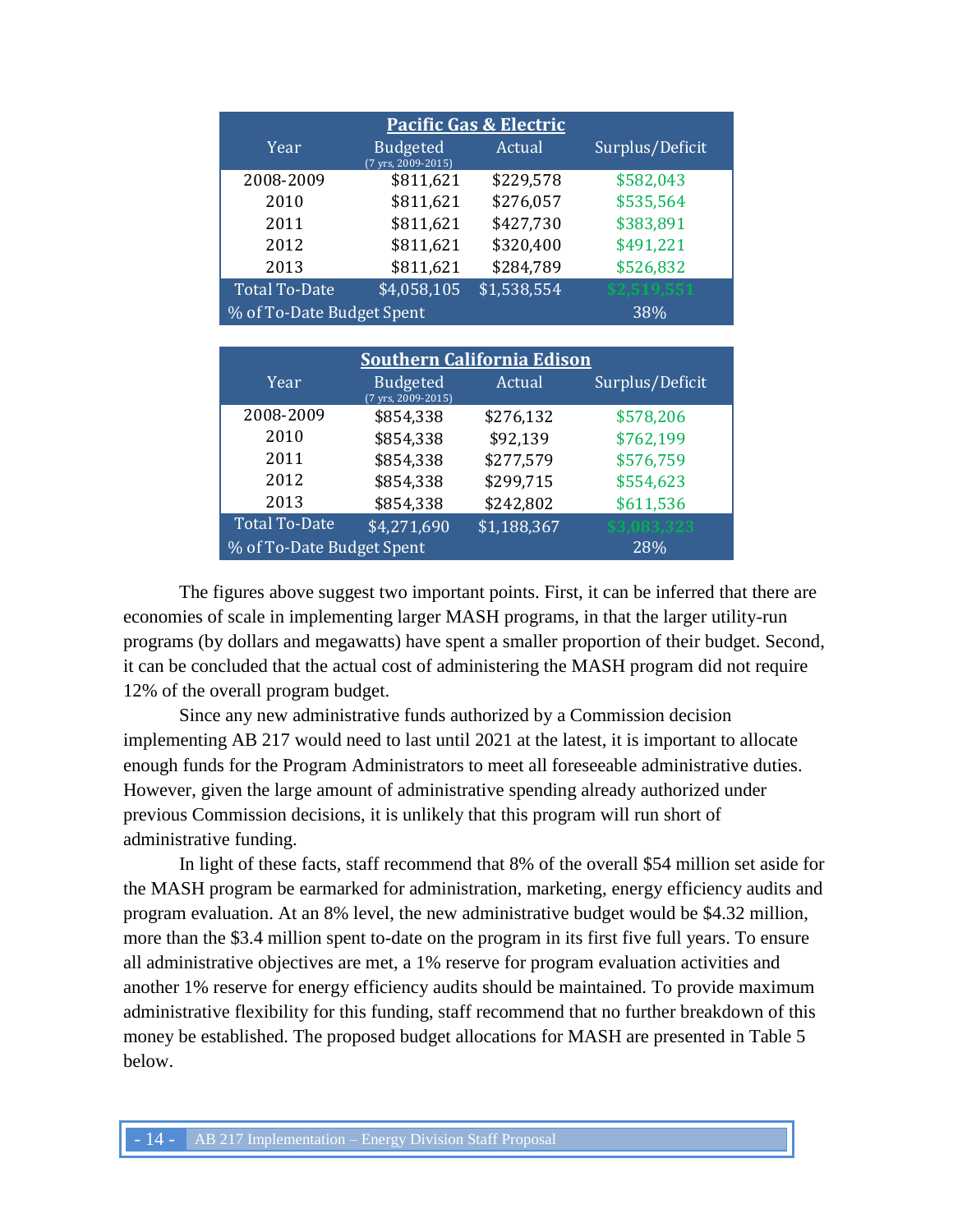<span id="page-14-0"></span>

|                   | <b>Current Program,</b><br>Statewide <sup>22</sup> | <b>Proposed by Staff</b><br><b>Under AB 217, Statewide</b> |
|-------------------|----------------------------------------------------|------------------------------------------------------------|
| <b>Incentives</b> | \$95,339,200 (88%)                                 | \$49,680,000 (92%)                                         |
|                   |                                                    | \$3,240,000<br>(6%) Administration                         |
| Administration    | \$13,000,800 (12%)                                 | \$540,000<br>(1%) Evaluation                               |
|                   |                                                    | \$540,000<br>(1%) Energy Audits                            |
| Total             | \$108,340,000                                      | \$54,000,000                                               |

### **Table 5. MASH Program Budget Allocations, Current and Proposed**

### **Statewide Program Administrator**

Following on the discussion of administrative spending above, further economies of scale may be possible by consolidating program administration into a single statewide Program Administrator, similar to the setup pursued to-date in the SASH program. The existing CSI Program Administrators were chosen in 2008 to run the MASH program primarily because of the similarities between, and thus expected efficiencies from running, both the General Market and MASH programs at the same time. Now that the General Market program is winding down, continuing to have three separate Program Administrators just for the MASH program may be redundant. In addition, with greater standardization of application review and processing statewide, oversight of the MASH program by the Commission would be more straightforward.

Energy Division staff believe that the Commission should consider the consolidation of MASH program administration given the potential benefits of efficiency and standardization. If the Commission chooses to go in this direction, staff recommend that a Program Administrator be selected in a competitive request for proposals (RFP) process, not through a direct designation of any particular organization. At a minimum, a statewide MASH Program Administrator should be selected based on knowledge of complex affordable housing policies; experience with distributed generation technologies, industries and programs; and ability to administer the program efficiently and effectively across all three utility territories.<sup>23</sup>

Transitioning to a statewide Program Administrator would have some startup costs, though existing databases and policies already exist and could largely be retained in order to smooth this transition. If a new Program Administrator is chosen, staff recommend that the Commission allow the current Program Administrators to file a transition plan as a Tier 2

 $\overline{a}$ <sup>22</sup> As established by D.08-10-036. See "Table 3: Adopted MASH Budget," page 23.

<sup>&</sup>lt;sup>23</sup> In the previous solicitation for the SASH Program Administrator (see D.07-11-045 at page 32), the Commission declined to restrict the eligibility of interested bidders to government and non-profit entities, nor restrict bidding solely to the incumbent utilities and CSI Program Administrators. Parties are encouraged to comment on whether the program's interests would be better served by adding any eligibility restrictions to the recommended competitive solicitation for a statewide MASH Program Administrator.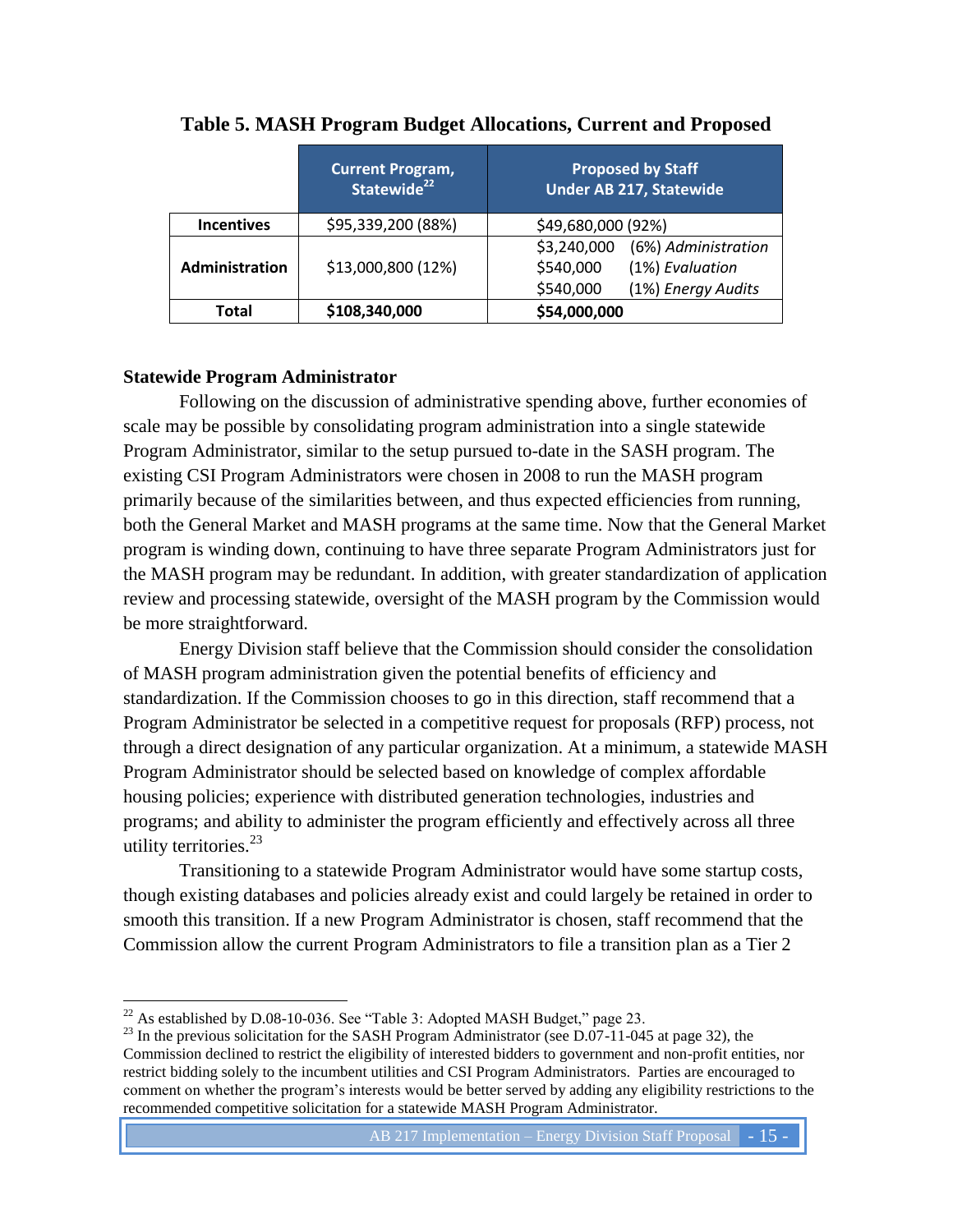advice letter, which would detail a process for transferring administrative responsibilities and any unspent administrative balances to the new statewide Program Administrator.

#### **Program Design and Incentive Level Changes Pursuant to AB 217**

For the MASH program to meet the ambitious capacity, energy efficiency, and job training goals of AB 217, reforms are needed to the design of the program and its present incentive levels. In a related concern, it has been unclear throughout the MASH program to what degree tenants living in affordable housing properties have realized benefits from solar incentives. The Legislature, in their revision to Public Utilities Code Section 2852, has required the Commission to "maximize overall benefit to ratepayers" in redesigning the MASH and SASH programs. In line with this direction, staff believe that the Commission should take this opportunity to better ensure that affordable housing tenants being served by MASH projects are seeing actual benefits.

To implement new statutory requirements in the MASH program, Energy Division staff recommend that the Commission require projects to demonstrate that they are meeting new legislative requirements related to job training and energy efficiency. Going further, staff also recommend that the Commission: 1) adopt the tenant benefit policies already in place for the CSI-Thermal Program; and 2) restructure MASH incentive levels and incentive tracks in light of the program's new policy goals.

#### *Energy Efficiency and Job Training as Required by AB 217*

AB 217 requires that projects benefitting from new incentive funding take additional steps to promote energy efficiency and job training in the solar and energy efficiency industries. Specifically, AB 217 directs the Commission to ensure that SASH and MASH require "participants who receive monetary incentives to enroll in the Energy Savings Assistance Program… if eligible" and provide "job training and employment opportunities in the solar energy and energy efficiency sectors of the economy. $1^{24}$ 

To meet the first legislative requirement, Energy Division staff recommend that each MASH applicant be required to provide a list of all on-site customers eligible for the Energy Savings Assistance Program (ESAP) as part of the application process.<sup>25</sup> MASH Program administration staff would forward this list to staff members at the relevant utility in charge of enrolling the identified customers in the program. ESAP staff would be responsible for following up with these tenants using their established outreach and enrollment procedures. Additional energy efficiency actions could be taken by MASH applicants in order to receive higher incentives, as recommended and explained in further detail below.

To meet the second legislative requirement—providing job training and employment opportunities—the Sub-contractor Partnership Program (SPP) run by GRID Alternatives can

<sup>&</sup>lt;sup>24</sup> See Public Utilities Code Section 2852(d). The text of AB 217 is available at:

[http://leginfo.legislature.ca.gov/faces/billNavClient.xhtml?bill\\_id=201320140AB217](http://leginfo.legislature.ca.gov/faces/billNavClient.xhtml?bill_id=201320140AB217)

 $^{25}$  All customers taking service under the California Alternate Rates for Energy (CARE) program are automatically eligible for ESAP.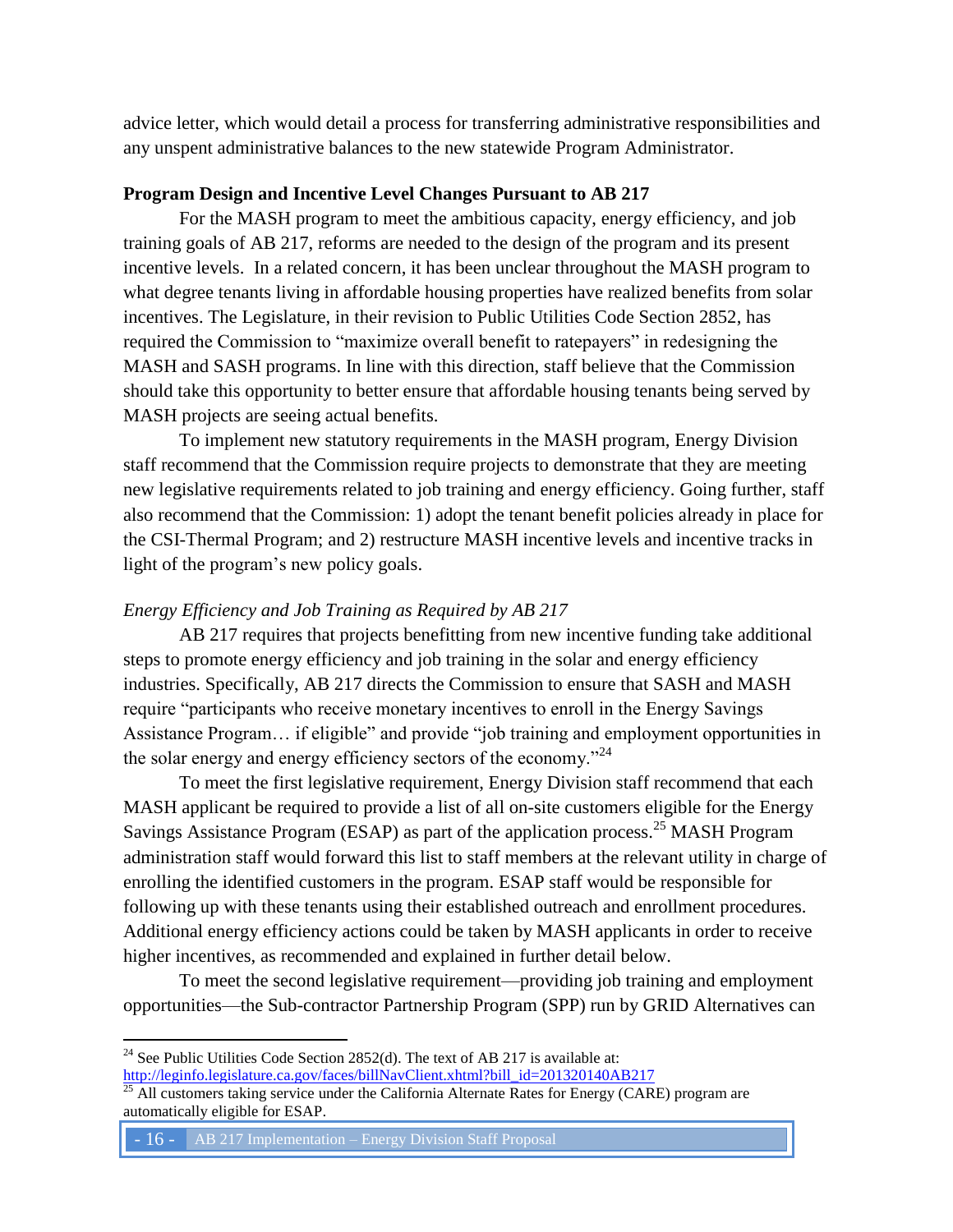be used as a model.<sup>26</sup> Under the SPP, GRID Alternatives hires outside solar contractors to build SASH projects. As a condition of participating in the program, solar contractors must hire at least one eligible job trainee for at least one full day of work on every SPP SASH installation. Over 1,500 paid work days have been provided to participants of over 50 job training programs around the state as a result of this program. Job trainees have come from programs run at universities, community colleges, career institutes, as well as non-profit and professional organizations.

Building on the pioneering work GRID has done in this area, Energy Division staff recommend that at minimum, all MASH projects funded under AB 217 be required to meet the same requirement as SASH SPP projects—hire at least one eligible job trainee for at least one full day of work at the MASH project. Judging by the large number of job training programs and solar contractors participating in the SPP already, staff believe this requirement will not pose a significant challenge for MASH contractors. Ideally, contractors would be able to incorporate tenants at the actual project site in the building of solar systems, however staff recognize that such a requirement could significantly interfere with the often tight timetables of building solar systems. Staff also recommend that additional job trainees could be taken on by MASH contractors in order to receive higher incentives, as explained in further detail  $below<sup>27</sup>$ 

#### *Adopting CSI-Thermal Policies Related to Tenant Benefits*

 $\overline{a}$ 

The Commission has previously drawn a distinction between incentive levels for solar capacity that serves common-area electrical load, and capacity that serves tenant-area load at MASH properties. Solar capacity designed to serve tenant area load has been given a higher incentive level, most recently at \$2.80/Watt, versus \$1.90/Watt for capacity serving commonarea load. We have learned in recent workshops and through conversations with MASH Program Administrators and stakeholders that this incentive structure may do little to actually pass economic benefits on to low-income tenants.<sup>28</sup>

<sup>&</sup>lt;sup>26</sup> GRID Alternatives describes the SPP both on their website [\(http://www.gridalternatives.org/learn/sash/sub](http://www.gridalternatives.org/learn/sash/sub-contractor-partnership-program)[contractor-partnership-program\)](http://www.gridalternatives.org/learn/sash/sub-contractor-partnership-program) and in their quarterly SASH reports. In their  $Q1 2014$  Program Status Report, GRID provides this description of the SPP: "Students or graduates of job training organizations may be provided with short-term paid work and opportunities for long-term job placement in the solar PV industry through the SASH Sub-Contractor Partnership Program (SPP). Trainees from over 50 different CA job training programs have worked alongside experienced installers from 40 for-profit companies to install SASH systems. These opportunities provide the job trainees and the contractors with extended, paid "field interviews" where the trainees can be evaluated for available long-term installer positions with the company. Since the inception of the SPP, over 1,540 paid job opportunities have come to fruition for California trainees through SPP installations. Although the minimum requirement is to hire one job trainee per SPP installation, nearly 15% of SPP installations have had two or even three job trainees on site – all as paid workers learning valuable solar skills."  $^{27}$  Energy Division staff also recommend that documentation requirements proving that each of these new

expectations are met by each project be added to the Incentive Claim Form process outlined in the CSI Handbook.

<sup>&</sup>lt;sup>28</sup> Without any explicit requirement to pass along solar savings to their tenants, or easily quantifiable metrics for program evaluation, it is not clear whether MASH tenants benefit from solar incentives under the current incentive structure. MASH projects typically take service under either Net Energy Metering (NEM) or Virtual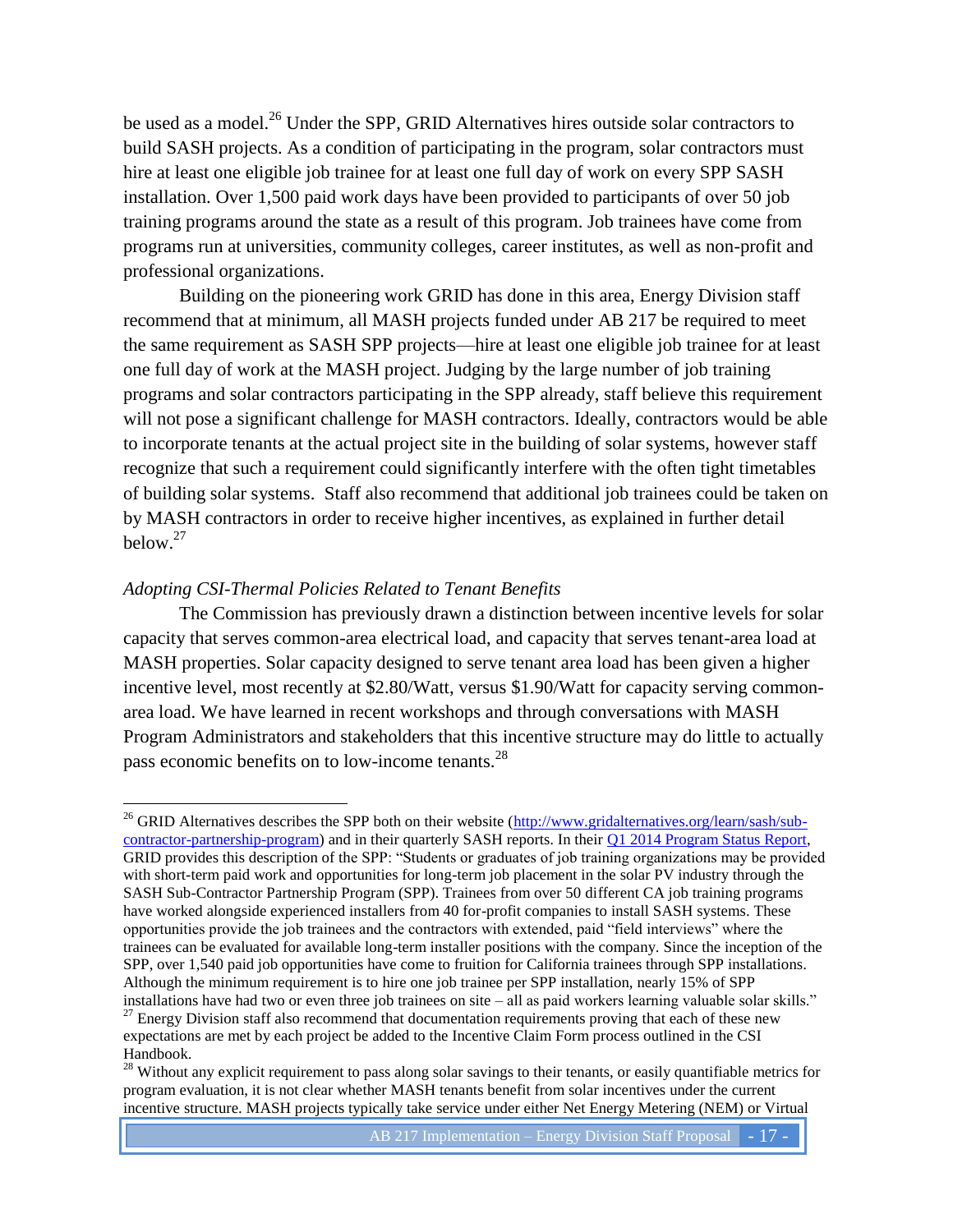In contrast, applicants for incentives in the CSI-Thermal Low Income program must submit an affidavit attesting that the property in question will remain low income for at least 10 years, and another describing how benefits equaling at least 30% of the incentive amount will be passed along to on-site tenants.<sup>29</sup> These affidavits create a clear, verifiable expectation that tenants will benefit from solar incentives. This requirement has clearly not been a significant barrier to program participation; in fact, the CSI-Thermal Low Income program is one of the few market segments making substantial use of the available CSI-Thermal incentives, and many of the same properties applying to CSI-Thermal would likely be eligible for or perhaps already participating in MASH. $^{30}$ 

Energy Division staff recommend that the Commission extend the low-income tenant benefit policies of the solar water heating CSI-Thermal program to the electricity-based MASH program, and require that at least 30% of the MASH incentive to go directly towards benefitting on-site tenants as described in similar affidavits. Taking this step will help maximize the overall benefit to ratepayers provided by the MASH program by taking verifiable steps to ensure that low income Californians are benefitting from MASH incentives. In addition, taking this step would also help ensure that property owners and solar contractors understand that claiming eligibility for the MASH program is also a commitment to providing low-income housing for the ensuing 30 years.

Net Metering (VNM) tariffs at their respective utility. For NEM projects, especially those offsetting common area load and/or those at master-metered properties, utility bill savings flow to the property owner, who is not under any requirement to pass them along to their tenants. For VNM projects, even if bill savings do presently flow to tenants, expected changes to affordable housing financing rules could significantly reduce tenant savings. Changes to low income housing tax credit policies could permit affordable housing property owners to charge more in rent to account for reduced tenant utility expenses due to MASH systems. In the interests of simplicity and uniformity regardless of tariff service or financing approach, staff believe that extending CSI-Thermal Low Income Program policies to the MASH program would better ensure low income tenants see benefits from solar incentives. For more on whether MASH tenants realize financial benefits, please see the minutes from the Energy Division's December 2013 workshop on AB 217, available at: <http://www.cpuc.ca.gov/PUC/energy/Solar/workshops.htm>

 $29$  Section C.19 of Appendix C to the CSI-Thermal Handbook describes the requirement, reprinted in full here: "C.19 Ensuring Benefits to Lower Income Households Affidavit

All multi-family low-income participants will be required to submit an affidavit from the property owner explaining how the benefits of the solar thermal system will be passed to the low-income residents through reduced energy costs. The total value of the benefits provided to the tenants shall be no less than 30% of the total incentive amount and cannot include any expenditure which the building owner would be required to incur (e.g. compliance with building codes).

If the benefits are provided in the form of reduced rent, reduced energy bills, or other monthly tenant benefits, then they shall be provided with a period not to exceed five years from the incentive payment date. If the benefits are provided in the form of discretionary property improvements or other one-time benefits, then they shall be provided within a period not to exceed twelve months from the incentive payment date."

In addition, sample affidavits are provided in Appendix M. The CSI-Thermal Handbook can be found on the Commission's website at: [http://www.cpuc.ca.gov/NR/rdonlyres/98CAEA2D-74DB-49ED-9BCE-](http://www.cpuc.ca.gov/NR/rdonlyres/98CAEA2D-74DB-49ED-9BCE-1859866B3948/0/201309CSIThermalHandbook_poolFINAL.pdf)[1859866B3948/0/201309CSIThermalHandbook\\_poolFINAL.pdf](http://www.cpuc.ca.gov/NR/rdonlyres/98CAEA2D-74DB-49ED-9BCE-1859866B3948/0/201309CSIThermalHandbook_poolFINAL.pdf)

<sup>30</sup> See the Energy Division's recent report on the CSI-Thermal Program, completed pursuant to AB 2249 (Buchanan, 2012), available at: [http://www.cpuc.ca.gov/NR/rdonlyres/B7D3D1AC-5C9A-49C9-81E1-](http://www.cpuc.ca.gov/NR/rdonlyres/B7D3D1AC-5C9A-49C9-81E1-8E03E471AA73/0/CSIThermalAB2249ReportFinalWebVersionJanuary292014.pdf) [8E03E471AA73/0/CSIThermalAB2249ReportFinalWebVersionJanuary292014.pdf](http://www.cpuc.ca.gov/NR/rdonlyres/B7D3D1AC-5C9A-49C9-81E1-8E03E471AA73/0/CSIThermalAB2249ReportFinalWebVersionJanuary292014.pdf)

- 18 - AB 217 Implementation – Energy Division Staff Proposal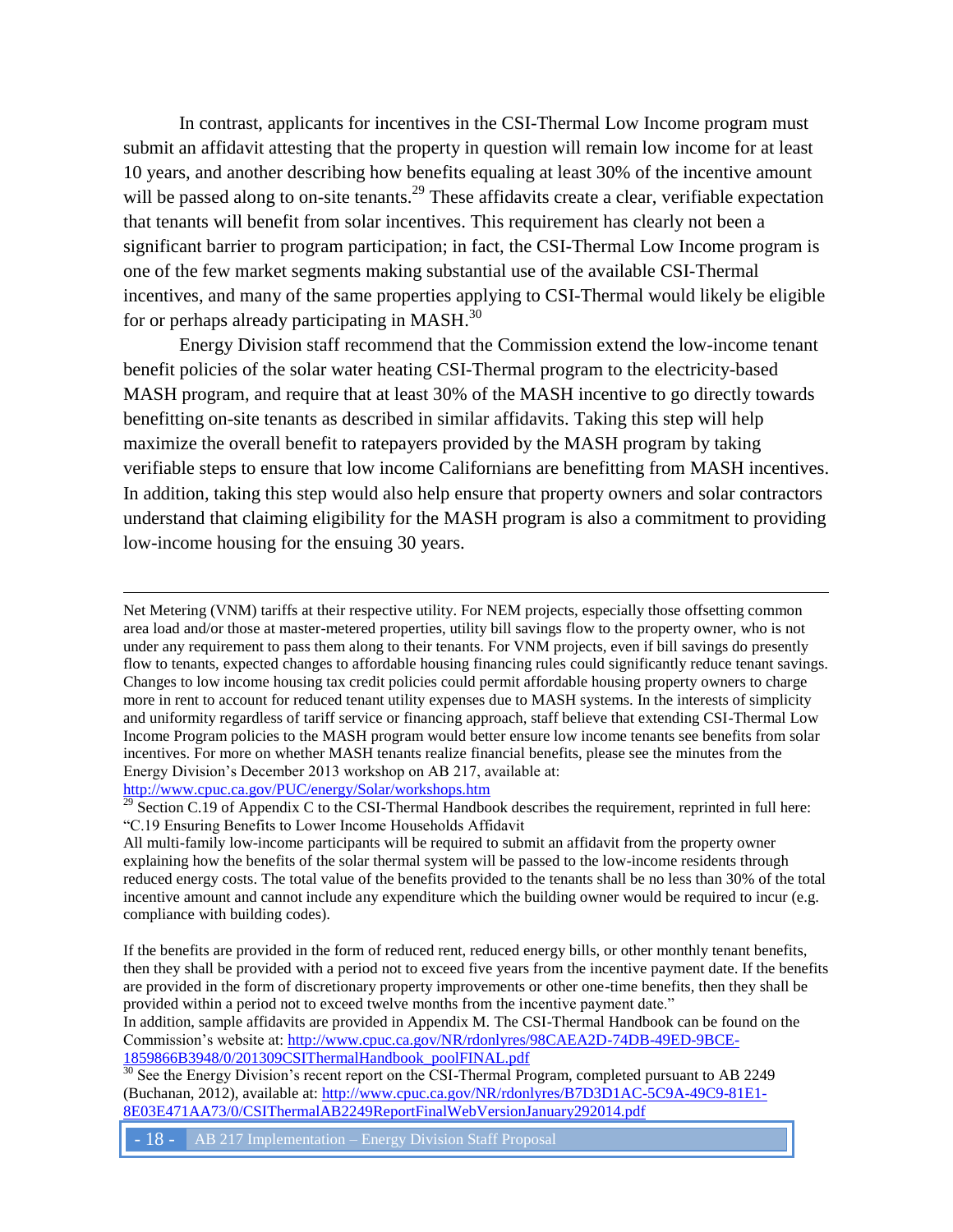## *Restructuring Incentive Levels and Tracks In Light of AB 217*

To implement the new program requirements detailed above while also meeting AB 217's ambitious capacity goals, significant changes to program requirements and incentive tracks and levels are needed. As noted above, the present incentive structure that distinguishes between common area and tenant area load may not actually deliver additional benefits to tenants. Aiming to 'double the capacity with half the money', as is the capacity goal for AB 217, requires a significant reduction in incentive levels as well.

Energy Division staff recommend that the Commission eliminate the distinction between common and tenant area load in the design of MASH incentives, and instead incentivize solar contractors and affordable housing developers to meet or exceed basic compliance with the Legislature's AB 217 goals—maximizing benefits, as well as job training and energy efficiency efforts. Accordingly, staff recommend that a two-tiered incentive structure be adopted as outlined in Table 6. MASH projects meeting basic eligibility expectations and legislative requirements—which now include expanded energy efficiency and job training activities—should be eligible for \$0.90/Watt in solar incentives. MASH projects that exceed these basic requirements by 1) having a majority of their units available at an affordable rent as defined by statute; 2) hiring *more than one* job trainee to work on the installation; and 3) completing a walk-through energy efficiency audit (more information below) paid for by the MASH program, will be eligible for \$1.40/Watt in solar incentives.

<span id="page-18-0"></span>

|                               | Current                                                 | <b>Under Staff Proposal</b>                                                                                                                                                                                                                                                                                                                      |
|-------------------------------|---------------------------------------------------------|--------------------------------------------------------------------------------------------------------------------------------------------------------------------------------------------------------------------------------------------------------------------------------------------------------------------------------------------------|
| <b>Track 1A</b><br>incentives | \$1.90/Watt for<br>capacity serving<br>common area load | \$0.90/Watt for projects establishing basic post-AB 217<br>project eligibility:<br>Refers CARE customers to ESAP<br>$\bullet$<br>Provides job training opportunity to one job trainee<br>$\bullet$<br>At least 20% of on-site units are affordable<br>$\bullet$                                                                                  |
| <b>Track 1B</b><br>incentives | \$2.80/Watt for<br>capacity serving<br>tenant load      | \$1.40/Watt for projects going beyond basic eligibility:<br>Refers CARE customers to ESAP<br>$\bullet$<br>Provides job training opportunities to more than one<br>$\bullet$<br>job trainee<br>At least 50% of on-site units are affordable<br>$\bullet$<br>Conducts on-site walk-through energy audit<br>$\bullet$<br>(paid for by MASH program) |

## **Table 6. Proposed Reforms to MASH Incentive Levels**

At these levels of funding, and at the current proportion of applications for Track 1A (68%) to Track 1B (32%) incentives by capacity, the MASH program would be expected to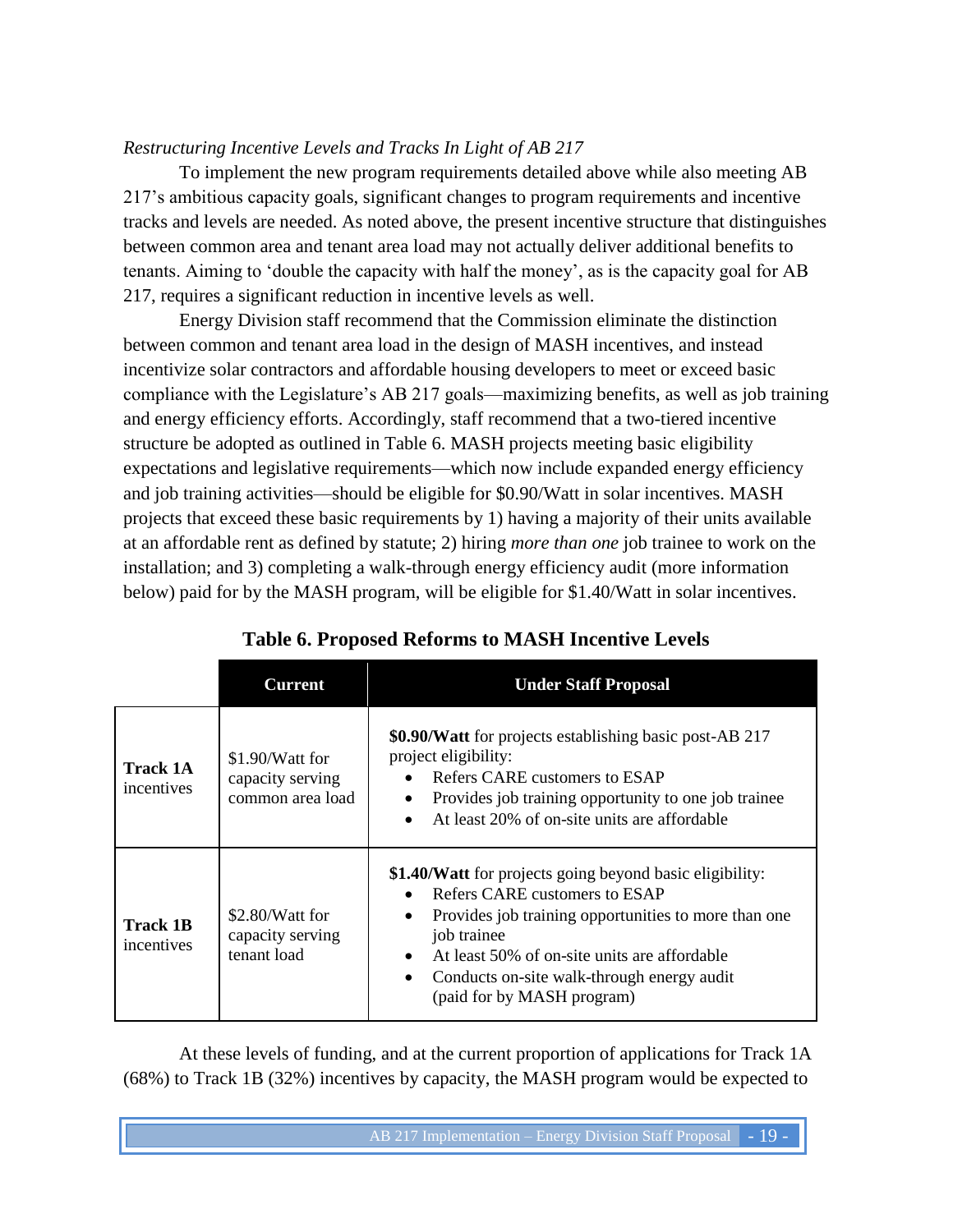meet or perhaps exceed its capacity goal if all incentives are claimed.<sup>31</sup> Obviously, by changing the structure of the incentive tiers, the proportion of capacity installed in Track 1B at a higher incentive rate could potentially increase, drawing this capacity goal into doubt. However, if these incentive levels, a lower 8% administrative budget and 37.5 MW capacity goal are all adopted by the Commission for MASH, staff conclude that the proportions of Track 1A and Track 1B incentives by capacity could reverse (i.e. change to 32% Track 1A and 68% Track 1B) before the capacity goal would be threatened, given full subscription.

Finally, to expand on one item not discussed in detail above, Energy Division staff believe that MASH applicants should be given greater encouragement to pursue cost-effective energy efficiency measures before installing ratepayer-incentivized solar panels. Thus, staff recommend that to reserve Track 1B incentives, MASH applicants should be required to schedule an on-site energy efficiency audit, to be paid for by MASH program funds.<sup>32</sup> In addition, staff believe that applicants who undertake program-funded audits should be encouraged (though not required) to install any energy efficiency measures that have a reasonable payback period of no greater than 10 years, as indicated by their audit. This audit would need to be completed by the time incentive funds are claimed. This effort would help incentivize more low-income property owners to adopt energy efficiency measures, and produce more data and information for multifamily low income program design for both solar and energy efficiency efforts.

#### **Disposition of Projects on the Waitlist**

 $\overline{a}$ 

Due to a flurry of applications in 2013 and early 2014, the MASH program currently has a very expansive waitlist of interested applicants. Over 50 megawatts of MASH projects are now waitlisted, more than the entire capacity goal of the program as reauthorized under AB 217. The great degree of interest in the MASH program is encouraging; because of this, and Commission leadership in on-bill financing<sup>33</sup>, Energy Division staff believe that the implementation of AB 217 in the MASH program will be successful, despite lower incentives and additional program requirements.

The Commission does need to determine whether these MASH applicants should be allowed to claim incentives funded under AB 217. That said, since these waitlisted projects

<sup>&</sup>lt;sup>31</sup> Based on analysis prepared for the MASH Program Administrators in late 2013. Should present participation trends continue and if staff recommended incentive levels are adopted, the MASH program should meet its capacity goals with some incentive funding to spare. Staff believe that a small incentive budget buffer should be maintained in both the SASH and MASH programs, to allow for future program adjustments if necessary. In particular, the scheduled decline in the federal solar investment tax credit in 2016 could necessitate an adjustment to program rules or incentive levels if it has a significant impact on the solar market in California. <sup>32</sup> Staff intend for these audits to be performed at a level of detail at or above an ASHRAE Level I audit, and any data gathered from these audits should be shared with Energy Division staff to inform oversight and evaluation of MASH and low-income energy efficiency programs. Should this recommendation be adopted, the MASH Program Administrator(s) would be responsible for verifying that these audits occurred, gathering data and ensuring that applicants are reimbursed for this expense. For a fuller description of ASHRAE energy audits, please visit the Association for Energy Affordability's website at:<http://aea.us.org/3143-2.html>

<sup>&</sup>lt;sup>33</sup> See D.13-09-044 and Resolution E-4663 for more on the finance pilots now in the early stages of implementation.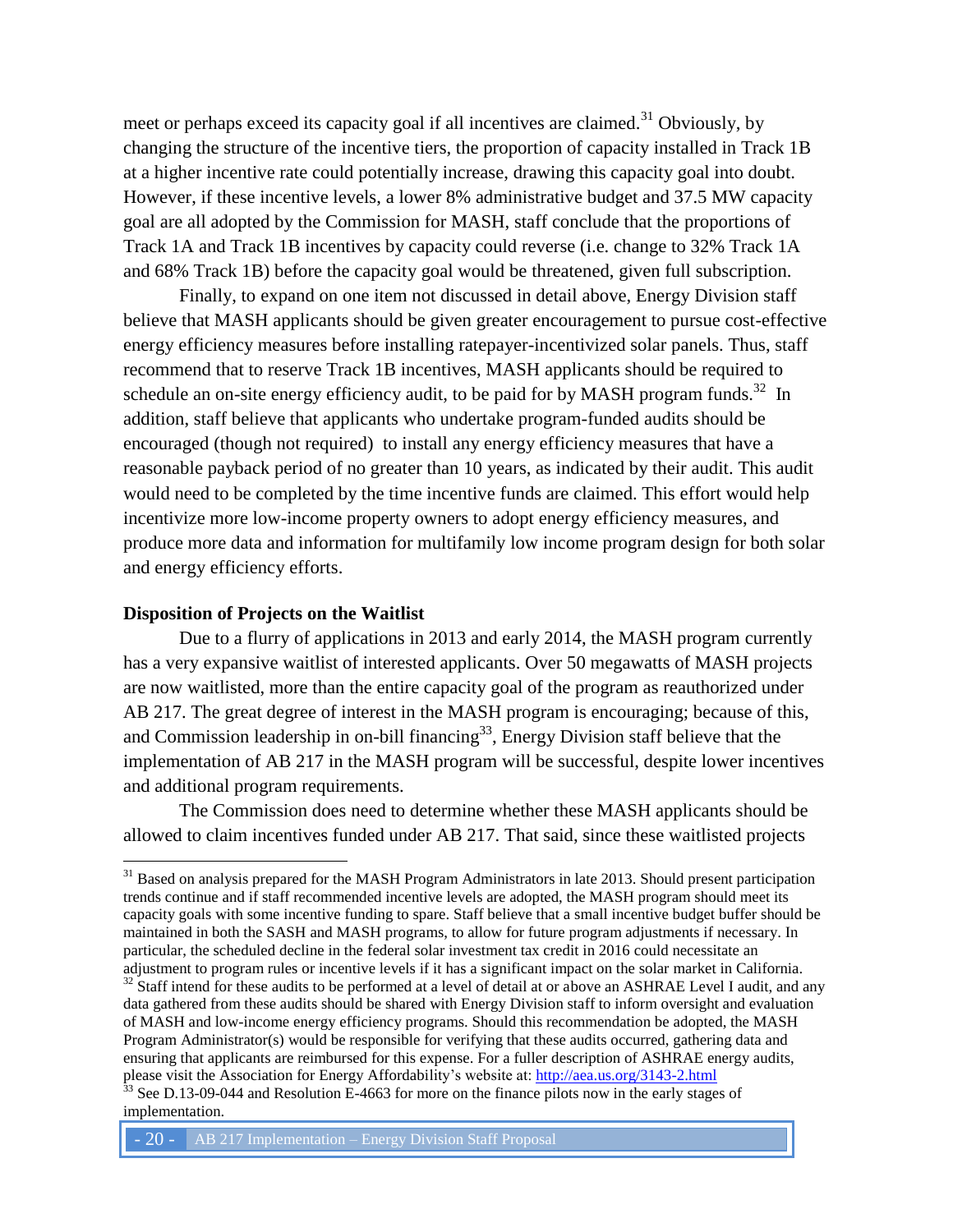would be funded after the implementation of AB 217, staff recommend that they must meet all requirements imposed on the program by AB 217. Energy Division staff recommend that waitlisted projects be allowed to claim MASH incentives<sup>34</sup> if they meet two basic conditions:

- 1) The project must not already be built (i.e. it should need incentives);  $35$
- 2) The applicant must agree to abide by all new MASH rules and requirements, including a lower incentive rate, and now-required job training and energy efficiency activities.

## <span id="page-20-0"></span>**SASH Program Issues and Proposals**

Energy Division staff identified four issues for the Commission to address in a decision implementing AB 217 specific to the SASH program. The Commission should:

- 1) Determine Budget Allocations for New Funding;
- 2) Determine Whether Another Competitive Bid for SASH Program Administration is Warranted;
- 3) Implement Incentive Level and Program Changes due to AB 217; and,
- 4) Permit Third-Party Ownership (TPO) in the SASH Program.

Each issue is discussed in turn in this section.

### **Budget Allocations for New Funding**

 $\overline{a}$ 

Like the MASH program, a budget for the new funding coming into SASH on account of AB 217 must be considered and approved by the Commission. With more than 80% of the currently authorized funding already spent, the SASH program is nearing the end of its budget, though incentives still remain in most areas. Table 7 below reports the most recent expenditure data available from GRID Alternatives.

<span id="page-20-1"></span>

|                             | <b>Total Program</b><br><b>Budget</b> | <b>Expensed/Encumbered</b><br>through Q1 2014<br>$(5, %$ expended) |
|-----------------------------|---------------------------------------|--------------------------------------------------------------------|
| Incentives (85%)            | \$92,089,000                          | \$77,310,000 (84%)                                                 |
| <b>Administration (10%)</b> | \$10,830,000                          | \$6,797,001<br>(63%)                                               |
| Marketing and Outreach (4%) | \$4,330,000                           | \$3,218,218 (74%)                                                  |
| Evaluation (1%)             | \$1,091,000                           | Studies contracted by PUC                                          |
| Total                       | \$108,340,000                         | \$87,325,219 (81%)                                                 |

**Table 7. SASH Program Expenditures through Q1 2014<sup>36</sup>**

<sup>&</sup>lt;sup>34</sup> It is not anticipated that the SASH program will develop a similarly voluminous waitlist, however if that program encounters similar issues with regard to a waitlist, staff recommend that the above approach be applied in the SASH program as well.

<sup>&</sup>lt;sup>35</sup> A suitable proxy for installed status would be receipt of a Permission to Operate (PTO) letter from the utility. Receiving this letter signifies that a solar project has been properly installed and is allowed to operate in parallel with the utility grid. Other standards could possibly be applied, though.

<sup>&</sup>lt;sup>36</sup> Figures taken from most recent Quarterly Status Report, available at <http://www.cpuc.ca.gov/PUC/energy/Solar/sash.htm>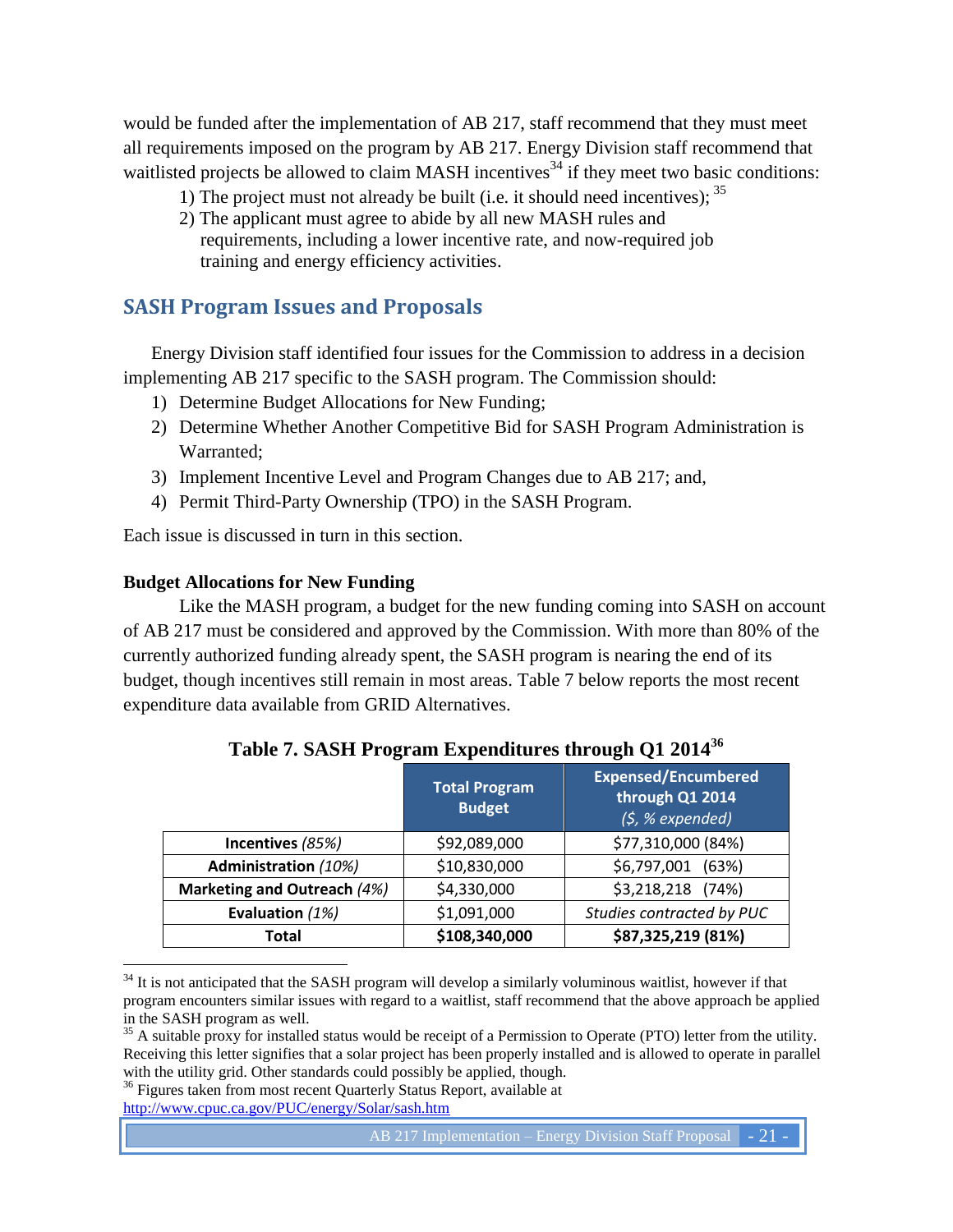Given that administering the SASH program is a labor-intensive effort, requiring many personnel hours to be spent in outreach, recruitment, application processing, volunteer training and installation, staff recommend that the existing program budget allocations be readopted by the Commission in a decision implementing AB 217. These budget allocation percentages—85% to incentives, 10% to administration, 4% to marketing and outreach and 1% to evaluation—should remain constant as indicated in Table 8 below. Indeed, demands on these administrative resources may increase further because of the expected drop in the incentive level—the Program Administrator will need to find ways to do more with less.

|                                  | <b>Current Program,</b><br>Statewide <sup>37</sup> | <b>Proposed by Staff</b><br><b>Under AB 217, Statewide</b> |
|----------------------------------|----------------------------------------------------|------------------------------------------------------------|
| <b>Incentives</b>                | \$92,089,000 (85%)                                 | \$45,900,000 (85%)                                         |
| <b>Administration</b>            | \$10,830,000 (10%)                                 | \$5,400,000 (10%)                                          |
| <b>Marketing and</b><br>Outreach | \$4,330,000 (4%)                                   | $$2,160,000$ (4%)                                          |
| <b>Evaluation</b>                | $$1,091,000$ (1%)                                  | \$540,000<br>(1%)                                          |
| <b>Total</b>                     | \$108,340,000                                      | \$54,000,000                                               |

<span id="page-21-0"></span>**Table 8. SASH Program Budget Allocations, Current and Proposed**

Should present participation trends continue and if staff-recommended incentive levels are adopted, the SASH program should meet its capacity goals with some incentive funding to spare. Staff believe that an incentive budget buffer should be maintained in both the SASH and MASH programs, to allow for future program adjustments if necessary. In particular, the scheduled decline in the federal solar investment tax credit in 2016 could necessitate an adjustment to program rules or incentive levels if it has a significant impact on the solar market in California.

#### **Considering Another Competitive Bid for SASH Program Administration**

As described at length in Section 5 and ordered in Ordering Paragraphs 2 and 3 of D.07-11-045, at the beginning of the SASH program the Energy Division drafted a Request for Proposal (RFP) for a Low-Income Program Manager (now known as SASH Program Administrator).<sup>38</sup> Pursuant to Commission directives, the RFP process sought innovative proposals from organizations that could demonstrate their ability to effectively administer what is now known as the SASH program, across 14 points of qualifications and experience and 15 different administrative functions.<sup>39</sup> GRID Alternatives was selected as the SASH Program Administrator through this competitive solicitation process and has served since

 $\overline{a}$ 

- 22 - AB 217 Implementation – Energy Division Staff Proposal

 $37$  As established by D.07-11-045. See Appendix A, page 3.

<sup>&</sup>lt;sup>38</sup> See D.07-11-045, pages 22-32 and 43-46.

See Appendix A of D.07-11-045 for details.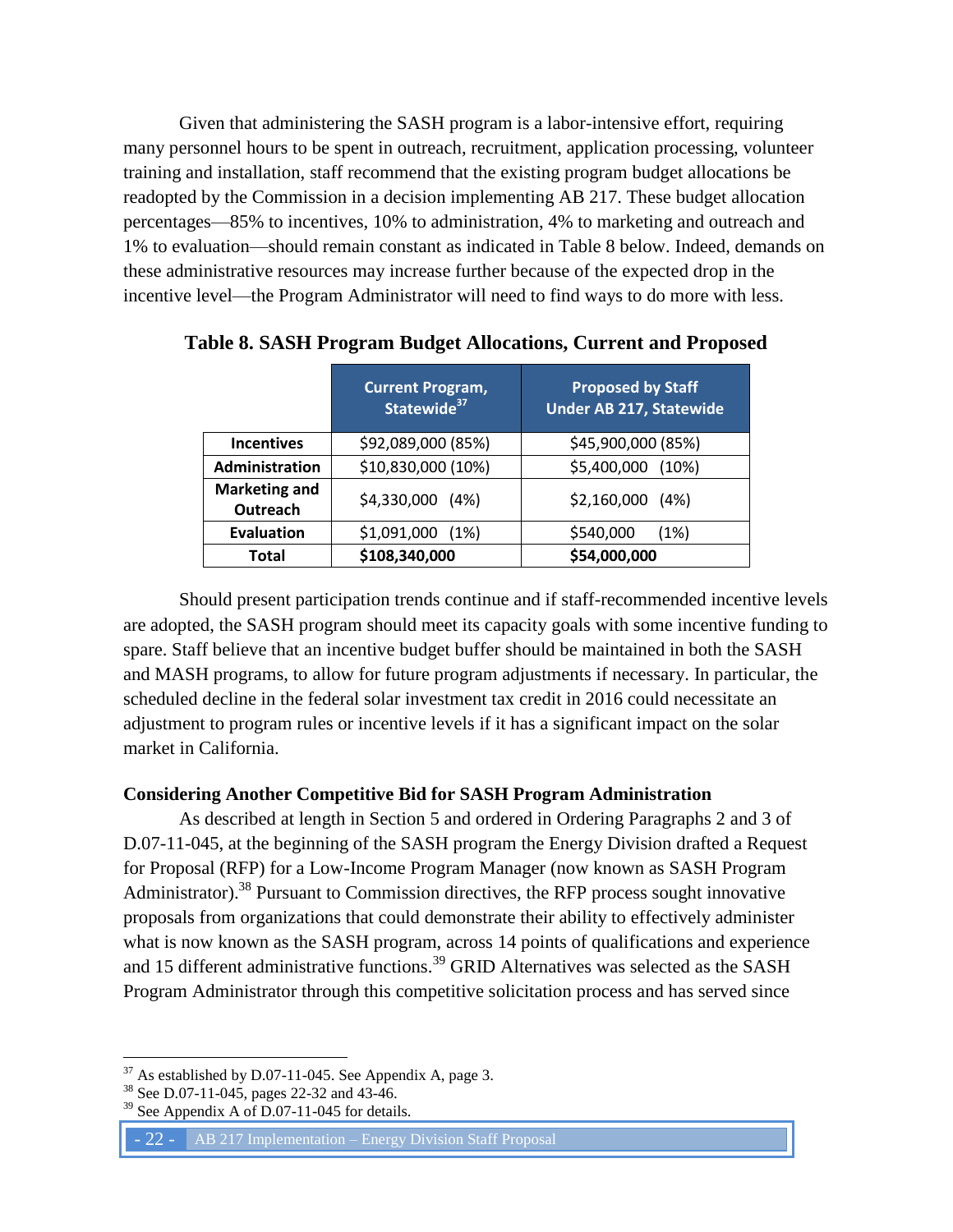2008 as the statewide organization in charge of SASH, through a contract with Southern California Edison.

While the Commission noted in 2007 that SASH was "an unprecedented program" and at the time it was "unclear who will be able to successfully deliver a program of this scale<sup>"40</sup>, GRID's performance as the SASH Program Administrator has been found effective by an external program evaluator, Navigant Consulting, in  $2011<sup>41</sup>$  GRID has forged key relationships with members of the solar industry, fundraising partners and volunteers and community organizations across the state through their work on the SASH program. GRID staff members have also served as a resource to Energy Division analysts and administrators of other demand-side programs due to their organizational efficacy and demonstrated success in working in low-income communities.

Because the Commission involved stakeholders in R.12-11-005's predecessor proceeding regarding the initial selection of a Low-Income Program Manager, and also for consistency with the competitive solicitation called for above in the MASH program, Energy Division staff believe that the Commission needs comment from parties on whether another competitive solicitation should be pursued in this reauthorization of the SASH program. Given the costs and program implementation delays inherent in another round of competitive bidding, and the fact that GRID has been evaluated as effective in this role, this step may or may not deliver additional value to ratepayers, and should be commented on in response to this proposal.

#### **Lowering Incentive Levels and Adding Program Requirements In Light of AB 217**

#### *SASH Incentive Levels*

To implement the new program requirements detailed above while also meeting AB 217's ambitious capacity goals, SASH incentive levels need to be adjusted. At present, SASH incentives are determined based on a homeowner's federal income tax liability and their eligibility for CARE rates. Table 8 below outlines the present incentive eligibility matrix.

| <b>Federal Income Tax Liability</b> | <b>CARE-Eligible</b><br><b>Homeowners</b> | <b>Non-CARE-Eligible</b><br><b>Homeowners</b> |
|-------------------------------------|-------------------------------------------|-----------------------------------------------|
| S0                                  | \$7.00/W                                  | \$5.75/W                                      |
| \$1 to \$1,000                      | \$6.50/W                                  | \$5.25/W                                      |
| \$1,001 to \$2,000                  | \$6.00/W                                  | \$4.75/W                                      |

## <span id="page-22-0"></span>**Table 9. SASH Program Current Incentive Determination Matrix<sup>42</sup>**

 $\overline{a}$ 

 $\frac{42}{42}$  Established by D.07-11-045, see Appendix A page 2.

 $^{40}$  D.07-11-045 at page 32.

<sup>&</sup>lt;sup>41</sup> Navigant Consulting, "CSI Low Income Program Administrator Performance Assessment," published April 5, 2011, available at: [http://www.cpuc.ca.gov/NR/rdonlyres/3A60572D-725B-434E-A525-](http://www.cpuc.ca.gov/NR/rdonlyres/3A60572D-725B-434E-A525-077428DE4E5D/0/CSIMASHandSASHPAAssessmentReport_2011.pdf) [077428DE4E5D/0/CSIMASHandSASHPAAssessmentReport\\_2011.pdf](http://www.cpuc.ca.gov/NR/rdonlyres/3A60572D-725B-434E-A525-077428DE4E5D/0/CSIMASHandSASHPAAssessmentReport_2011.pdf)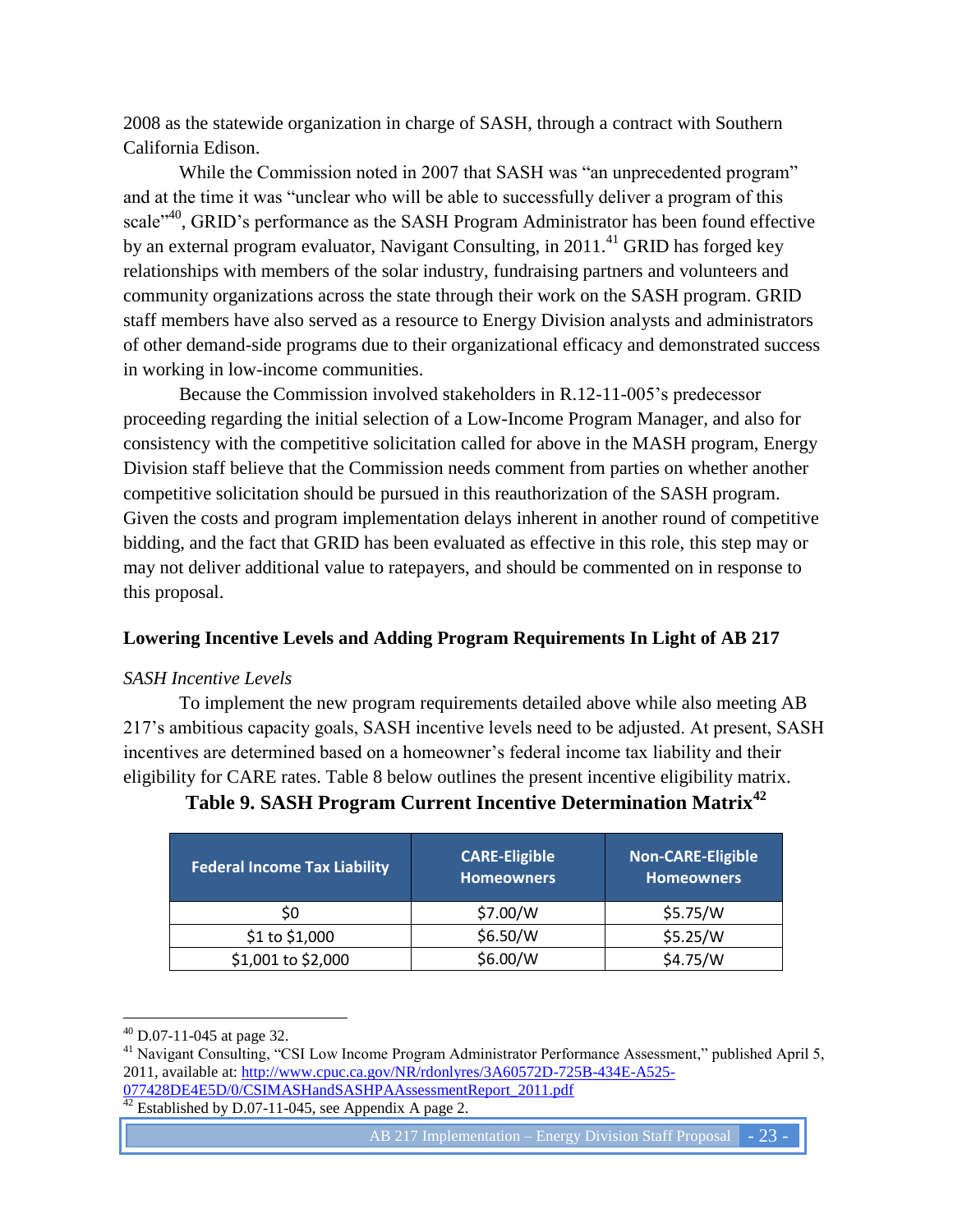This incentive matrix was adopted so that many types of financing could be pursued by a diverse range of customers, including the possibility of tax credit financing for non-CARE host customers. However in practice, GRID Alternatives reports that nearly all program participants qualify for the CARE program, and very few have any sizeable tax liability or out-of-pocket installation costs, making host customer tax credit financing not particularly relevant to the program. Judging by the application totals of the program, covering all applicants to-date, the SASH program has provided incentives of roughly \$6/Watt to participating projects.

To streamline the application and financing process, Energy Division staff recommend that a single non-declining incentive level be adopted for all projects. In order to meet capacity goals with the incentive budget available, this figure should be set at \$3 per watt (CEC-AC) of solar capacity installed. While this is a significant reduction in SASH funding on a per-watt basis, if the recommendation offered in the next section with regard to third party ownership is accepted by the Commission, it is anticipated that the Program Administrator could negotiate a third-party ownership financing structure that enables the continued financing and construction of SASH projects throughout all three IOU territories.

#### *Program Design Elements in AB 217*

Pursuant to D.07-11-045, the SASH Program Administrator is responsible for ensuring that each SASH project complies with program rules as set in Commission decisions and the CSI Handbook. These program rules must now include explicit energy efficiency and job training requirements under AB 217. GRID Alternatives already refers SASH participants to ESAP administrators, and provides job training opportunities. Indeed, staff believe that their referral policies and Sub-contractor Partnership Program (SPP) are the best model for implementing AB 217's program design requirements.

To elaborate on present Program Administrator practices, GRID Alternatives already refers CARE applicants to the ESA Program staff at the relevant local utility. Through the end of 2013, 3,276 SASH participants had been enrolled in ESAP. In this and other ways, GRID Alternatives expends considerable effort in helping homeowners understand and take active control over their energy choices. Similarly, the Sub-contractor Partnership Program presently run by GRID Alternatives—if set as a standard for all SASH projects—already accomplishes the job training objectives of AB 217. $^{43}$  Given their relatively small scale, staff believe that SASH project builders should only be expected to hire one job trainee for each SASH project, to be employed for at least a full day's work (8 hours).

Given that referral to ESAP administrators and job training opportunities are already part of the SASH program on the initiative of GRID Alternatives, Energy Division staff

See note 26 above for more information on GRID's Sub-contractor Partnership Program.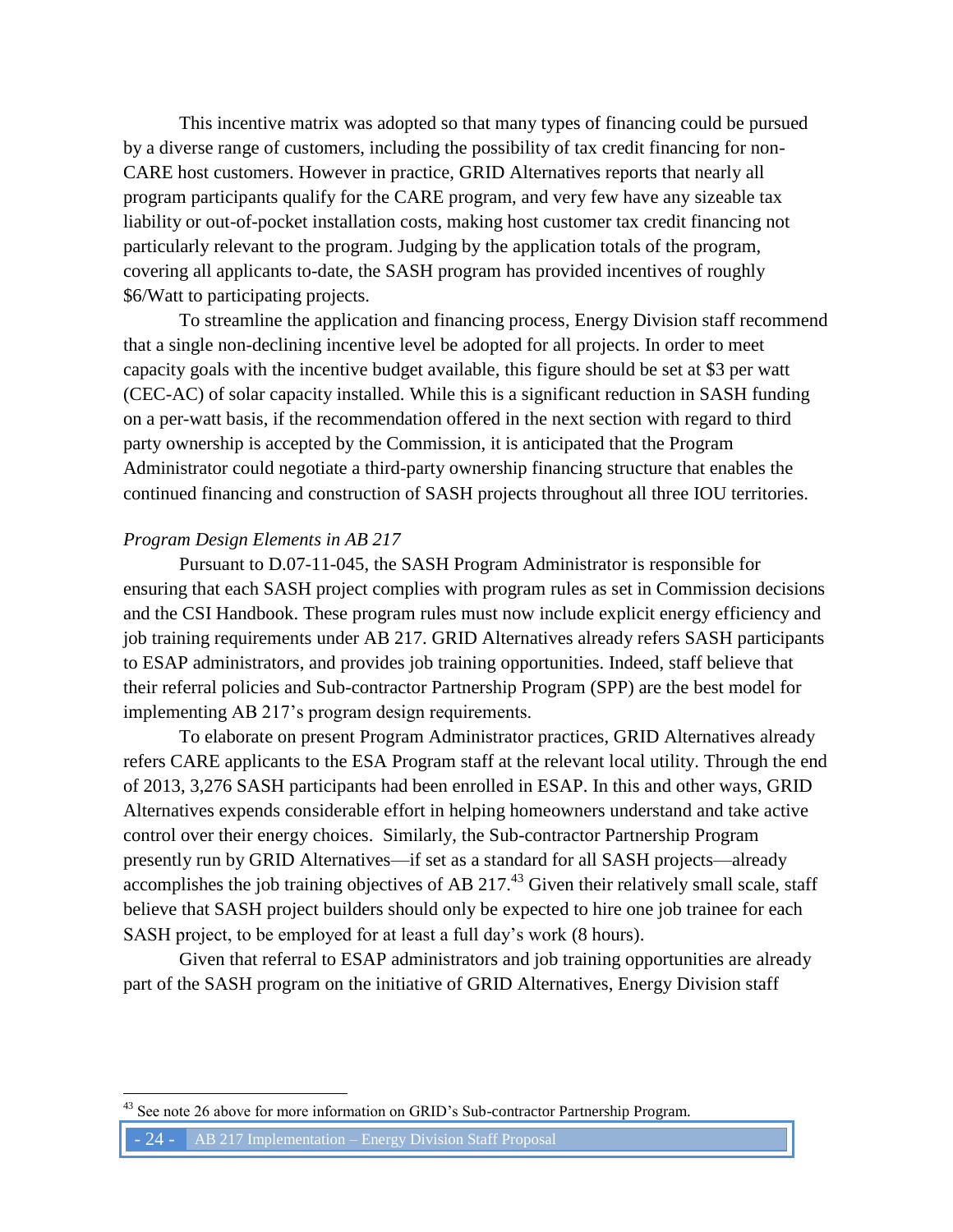simply recommend that this requirement be explicitly adopted by the Commission and regularly reported by the SASH Program Administrator going forward.<sup>44</sup>

### **Permit Third-Party Ownership in the SASH Program**

The overarching SASH program goal—ensuring low-income households can access solar power without increasing monthly household expenses—applies both on a programwide and on an individual homeowner level. To date in the SASH program, systems have been installed cost-free for participating homeowners, and generally start providing bill savings immediately. Indeed, the present incentive levels and program design were consciously chosen in order to minimize potential burdens on program participants.

Given the lesser incentives available under AB 217, cost-free installations and similar system lifetime savings may not be feasible. To operate within these new constraints, the SASH Program Administrator should be given more latitude in finding ways to maximize these savings for participating homeowners. At a minimum, homeowners should see noticeable savings from going solar that last for the life of the installed SASH system, in order to satisfy the program goals outlined above.

One potential cost-saving tool that heretofore has not been permitted in the SASH program is third-party ownership (TPO) of SASH solar systems. In D.07-11-045, the Commission did not permit third-party owned systems in the SASH program, chiefly due to concerns about consumer protection and long-term homeowner benefits.<sup>45</sup> At the time, TPO agreements were still relatively new in California and less was known about the potential value to homeowners. However, the Commission explicitly left the door open to TPO in SASH in the future, if more could be learned about the consumer protection issues raised at the time SASH was launched. $46$ 

Since 2007, TPO systems have become far more prevalent in California, accounting for a majority of installed customer-side solar capacity in recent years. Seeking to learn more about this important market trend, in 2012 the Commission commissioned a study into third party owned solar systems in the CSI Program, completed in May 2014 by Navigant Consulting.<sup>47</sup> This report found that "TPO arrangements for solar PV have not created any widespread consumer protection issues" and that "customers with a TPO system are generally

 $\overline{a}$ 

<sup>47</sup> The Third-Party Ownership Market Impact Study, along with two other CSI Market Transformation reports from Navigant Consulting, are available on the Commission's website at

[http://www.cpuc.ca.gov/PUC/energy/Solar/California\\_Solar\\_Initiative\\_Market\\_Assessment\\_Studies.htm](http://www.cpuc.ca.gov/PUC/energy/Solar/California_Solar_Initiative_Market_Assessment_Studies.htm)

 $44$  As a confidential data annex to (recommended) regular semi-annual reports to the Energy Division, staff believe that the SASH Program Administrator should be responsible for submitting a list of completed projects, including the number of CARE customers referred to ESAP, the date of ESAP referral and the names, partner organizations and hours worked of job trainees. The format and template for this confidential data annex could be determined in consultation with the Energy Division.

<sup>45</sup> See D.07-11-045 at pages 40-41. See also D.08-11-005 at page 5.

<sup>&</sup>lt;sup>46</sup> Specifically, the Commission stated in D.07-11-045 at page 41: "We will consider modifying this order [disallowing TPO in SASH] to allow third-party ownership arrangements for low-income customers if we are presented with a proposal that adequately protects and benefits low-income homeowners in third-party ownership arrangements."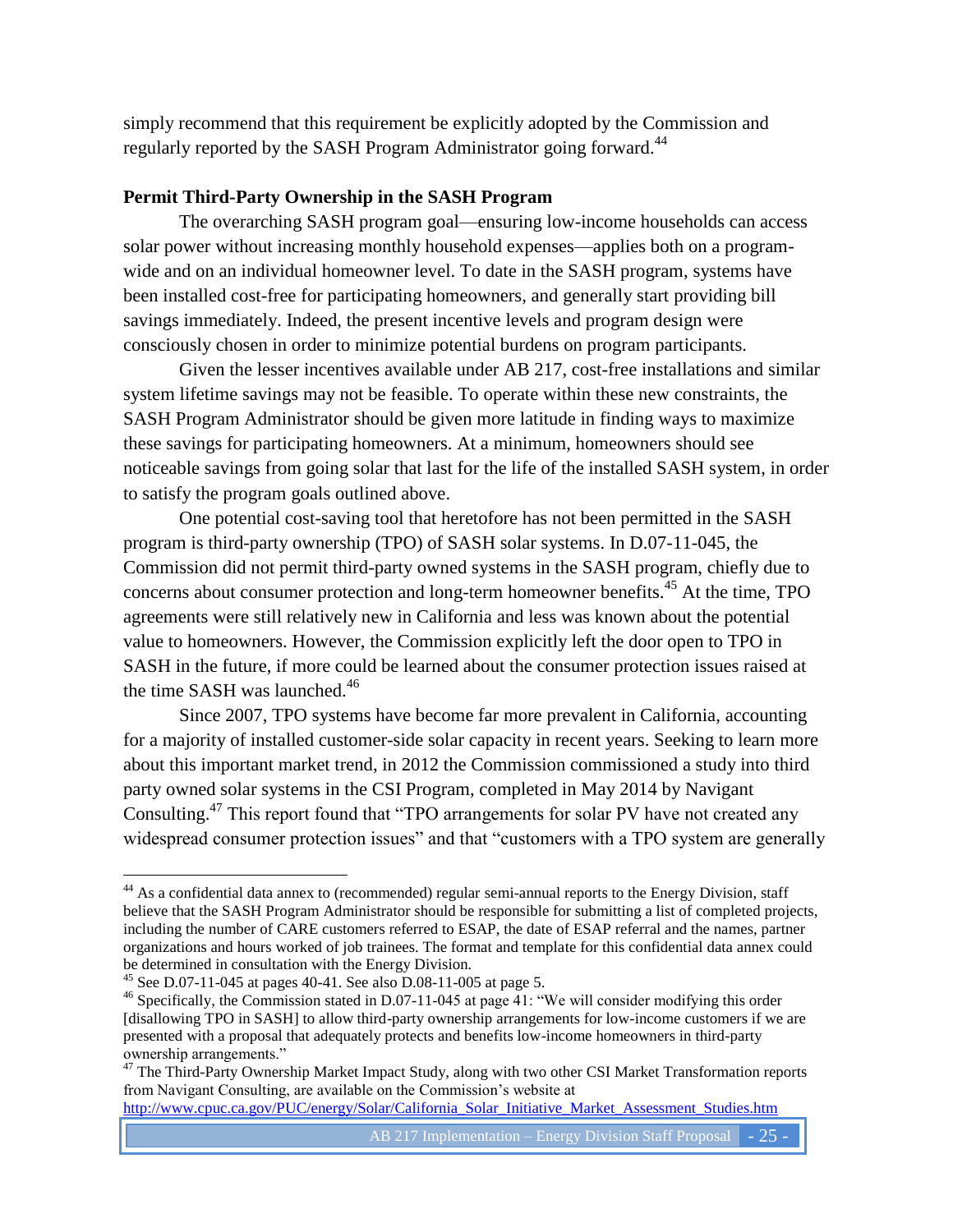satisfied with their experiences."<sup>48</sup> The Navigant report goes on to detail four third-party owned business models active in California, and presents the results of an economic analysis of TPO systems, which showed no evidence of widespread consumer protection issues.

In light of these important research findings, and the reduced incentives available to SASH systems under AB 217, staff believe that it is time to revisit the Commission's TPO policy established seven years ago. While contemplating this potential policy change in recent months, Energy Division staff considered two key pieces of information worthy of mention.

First, unlike other potential solar customers, homeowners participating in SASH have a built-in consumer advocate and impartial intermediary in dealing with third-party owners: the SASH Program Administrator. As the sole entity responsible for the marketing, day-today decision-making, application processing and installation of SASH systems, the SASH Program Administrator is uniquely suited to be an advocate for potential SASH participants. In addition, the SASH Program Administrator could be tasked with backstop responsibility for system maintenance, component failures and other ongoing responsibilities, should any problems with the third-party owner or the PV system arise.

Second, staff believe that leveraging the financial opportunity presented by the federal investment tax credit (ITC) for solar projects is a necessity in order to make the project-level economics of SASH systems work given substantially reduced incentives. To illustrate this point with hypothesized figures, please refer to Figure 4 below. In this chart, the blue bars represent the recommended level of SASH incentives, \$3/Watt, compared to hypothesized per-watt installation costs for future SASH systems. Even with modest market transformation assumptions in line with historic SASH cost declines (~\$0.30/Watt/year), a large proportion of project costs (in orange) will need to be filled in the future from some funding source, most likely tax credit financing, homeowner contributions or fundraising by the Program Administrator. With a flat incentive level of \$3/Watt, these additional costs could amount to 25-50% of total project costs, especially in the first few quarters or years of the program under AB 217 funding. This is a sizeable shortfall that would need to be filled by new resources.

See Navigant's Key Findings, page xiv.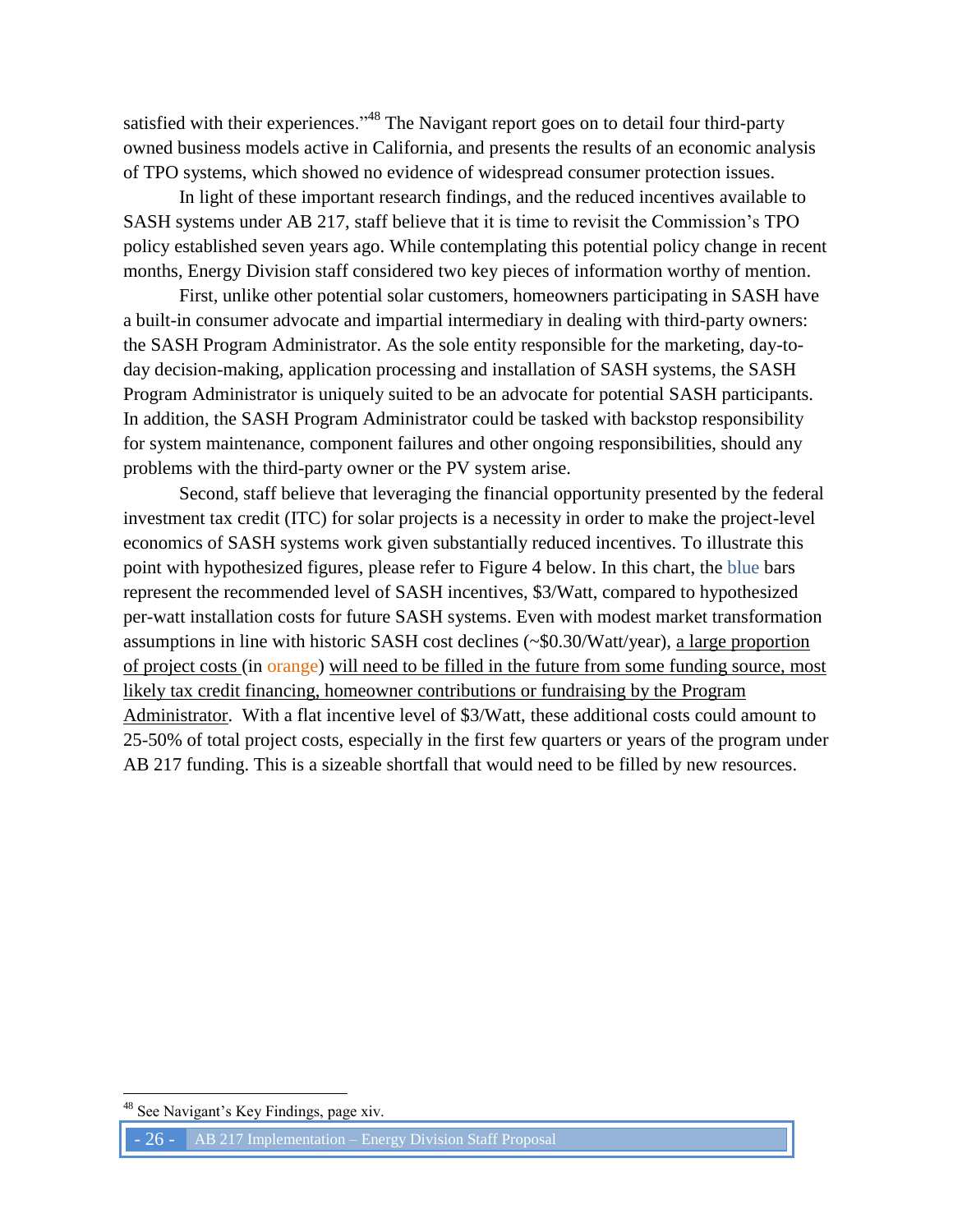<span id="page-26-0"></span>

**Figure 4. SASH Program Cost-per-Watt and Funding Sources Illustration**

It is possible that additional Program Administrator fundraising could help fill this gap, and paired with a declining SASH incentive rate and more robust assumptions regarding installed cost declines, perhaps TPO would not be necessary. However, leaving TPO off the table in the future SASH program would present a very difficult, perhaps prohibitive challenge for the SASH Program Administrator.<sup>49</sup> With the proven track record and strong popularity of TPO financing options in the solar marketplace, Energy Division staff believe that allowing TPO in the SASH program presents less risk to program success than continuing to prohibit it. Consequently, Energy Division staff recommend that third-party ownership of SASH systems be allowed upon the exhaustion or encumbrance of all present SASH funding, and after the approval of a more specific proposal filed confidentially with the Commission.

Permitting the SASH Program Administrator to execute a third-party financing agreement with potential outside partners (subject to the Commission's approval in a Tier 3 advice filing from the SASH PA that protects market-sensitive details) would enable the Commission to review and approve the proposal specifically called for in D.07-11-045. The Commission in D.06-06-066 and D.08-04-023 established confidentiality protocols for sensitive information in Renewables Portfolio Standard advice filings that allow for the public dissemination of all non-sensitive details and the review of sensitive details by the Energy

<sup>&</sup>lt;sup>49</sup> Judging by the overall statistics of the program, GRID has been able to leverage some outside resources to provide 'gap' funding between the level of SASH incentives and the total cost of installing systems for homeowners. However, this outside gap fundraising accounts for approximately 4-5% of the resources needed to provide systems to low-income homeowners without presenting participants with significant up-front costs. Without TPO in SASH, a gap much larger than the current divide between present SASH funding and present costs would exist, one that staff expect may be very difficult to fill with other resources.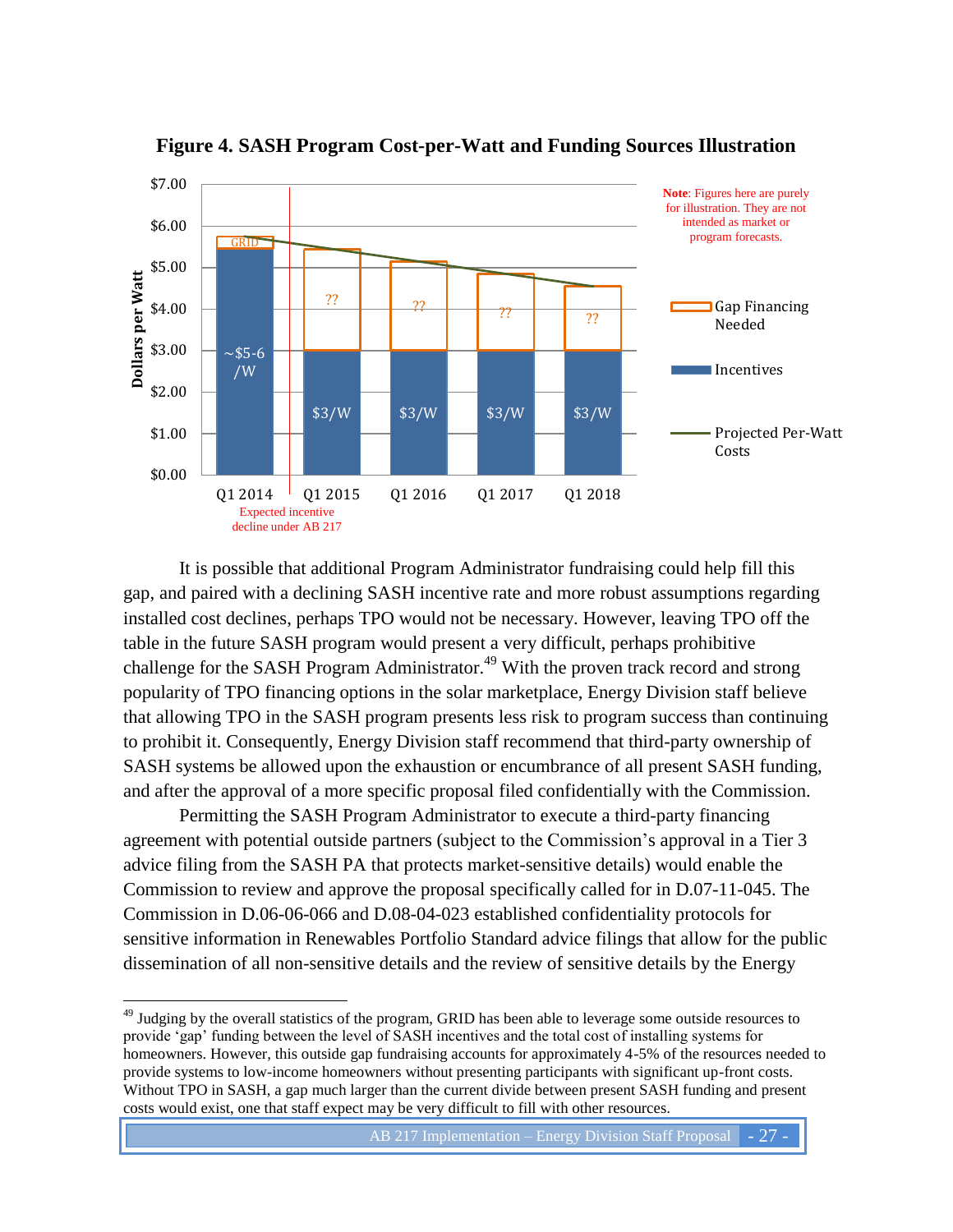Division and select parties such as the Commission's Office of Ratepayer Advocates.<sup>50</sup> Given the success of this approach in ensuring meaningful review of procurement contracts, staff believe the same protocols should be employed here regarding a TPO financing arrangement in SASH. In light of the Commission's previous call for a TPO proposal that "adequately protects and benefits low-income homeowners,"<sup>51</sup> parties are invited to suggest substantive standards of review that the Commission should adopt for the review of the Tier 3 filing recommended by the Energy Division.

 $\overline{a}$  $50$  The Commission in D.08-04-023 specifically permitted the use of D.06-06-066 confidentiality protocols in the predecessor of this distributed generation rulemaking. Staff believe the same approach outlined for advice letters on page 23 of D.08-04-023 should apply in this situation. For details, please see D.08-04-023 at [http://docs.cpuc.ca.gov/PublishedDocs/WORD\\_PDF/FINAL\\_DECISION/94606.PDF](http://docs.cpuc.ca.gov/PublishedDocs/WORD_PDF/FINAL_DECISION/94606.PDF%20and%20D.06-06-066) and D.06-06-066 at [http://docs.cpuc.ca.gov/PublishedDocs/WORD\\_PDF/FINAL\\_DECISION/57772.PDF.](http://docs.cpuc.ca.gov/PublishedDocs/WORD_PDF/FINAL_DECISION/57772.PDF)  $51$  See note 44 above.

<sup>- 28 -</sup> AB 217 Implementation – Energy Division Staff Proposal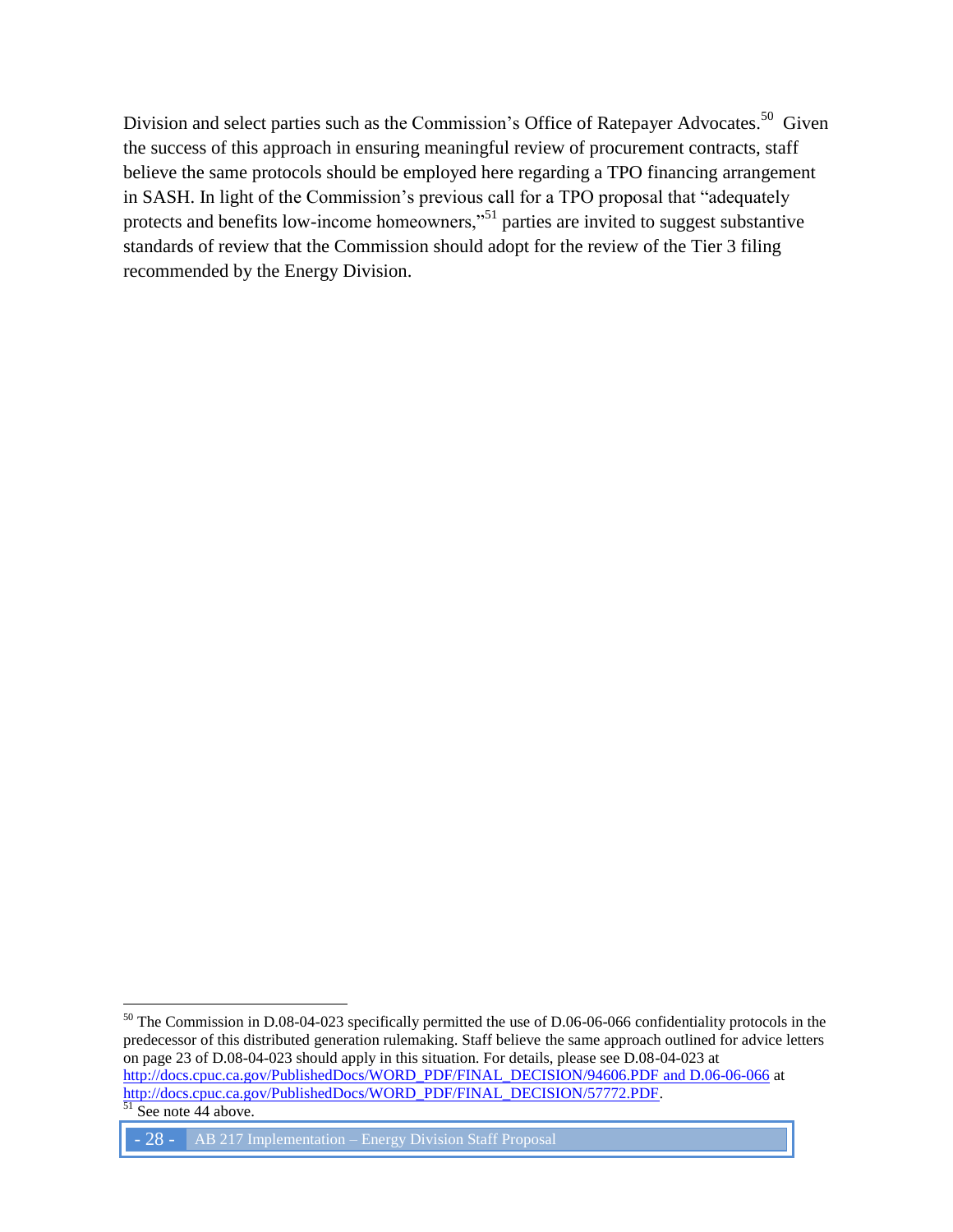## <span id="page-28-0"></span>**Recommendation Summary**

To summarize, Energy Division staff present the recommendations embodied in this proposal as a numbered list below.

To settle issues affecting both programs, staff recommend:

- **1)** Retaining all policies in previous Commission decisions and in the CSI Handbook, unless otherwise specified by the Commission;
- **2)** Setting solar PV capacity goals of 37.5 MW for MASH, and 12.5 MW for SASH;
- **3)** Evenly dividing new funding between programs, allocating \$54 million for each;
- **4)** Ordering the maintenance of valuable CSI Program administrative resources that will be needed to continue the administration of MASH and SASH (e.g. PowerClerk and the CSI Handbook);
- **5)** Adopting the same semi-annual reporting requirement for both programs; and,
- **6)** Ordering one final program evaluation, and leave any additional measurement and evaluation studies to the discretion of the Energy Division.

For the MASH program, staff recommend:

- **7)** Adjusting program and incentive budget allocations to shift money towards incentives;
- **8)** Consolidating administration into a Statewide Program Administrator;
- **9)** Implementing program design and incentive level changes due to AB 217's capacity and new program goals, resulting in Track 1A and Track 1B incentive levels of \$0.90/Watt and \$1.40/Watt, respectively;
- **10)** Allowing waitlisted projects to reapply for MASH incentives provided that they have not been built and meet new program requirements under AB 217.

For the SASH program, staff recommend:

- **11)** Adopting budget allocations for new funding matching those presently in place;
- **12)** Determining whether another competitive bidding process for SASH Program Administration is warranted, given input from stakeholders;
- **13)** Implementing incentive level and program changes due to AB 217's capacity and new program goals, resulting in incentive levels of \$3/Watt for all projects; and,
- **14)** Permitting Third-Party Ownership (TPO) in the SASH Program under standards to be set by the Commission after input from stakeholders.